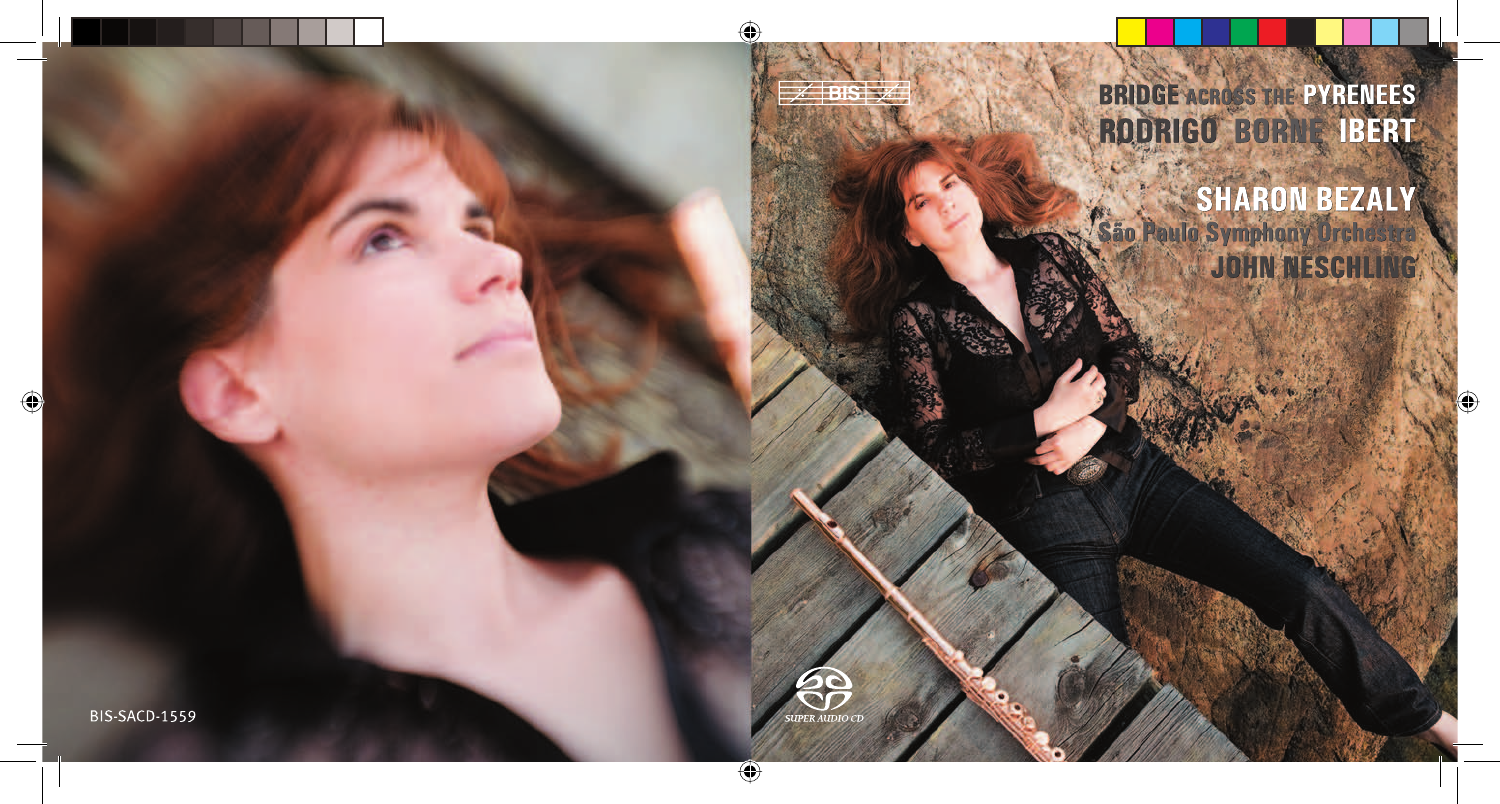|           | RODRIGO, JOAQUÍN (1901-1999)<br><b>CONCIERTO PASTORAL for flute and orchestra (1978)</b> (Schott)<br>$\Box$ I. Allegro<br>$\boxed{2}$ II. Adagio (cadenza: Joaquín Rodrigo)<br>3 III. Rondo. Allegro | 25'19<br>7'33<br>11'21<br>6'18 |
|-----------|------------------------------------------------------------------------------------------------------------------------------------------------------------------------------------------------------|--------------------------------|
|           | BORNE, FRANÇOIS (1840-1920)<br>4 FANTAISIE BRILLANTE SUR DES AIRS DE CARMEN (Kalmus)<br>(arranged for flute and orchestra by Giancarlo Chiaramello)                                                  | 11'09                          |
| $\vert$ 7 | IBERT, JACQUES (1890-1962)<br>CONCERTO FOR FLUTE AND ORCHESTRA (1934) (Alphonse Leduc)<br>5 I. Allegro<br>6 II. Andante<br>III. Allegro scherzando (cadenza: Jacques Ibert)                          | 19'15<br>4'30<br>6'34<br>7'59  |
|           | <b>SHARON BEZALY flute</b><br>SÃO PAULO SYMPHONY ORCHESTRA (OSESP)<br>JOHN NESCHLING conductor                                                                                                       | TT: 56'50                      |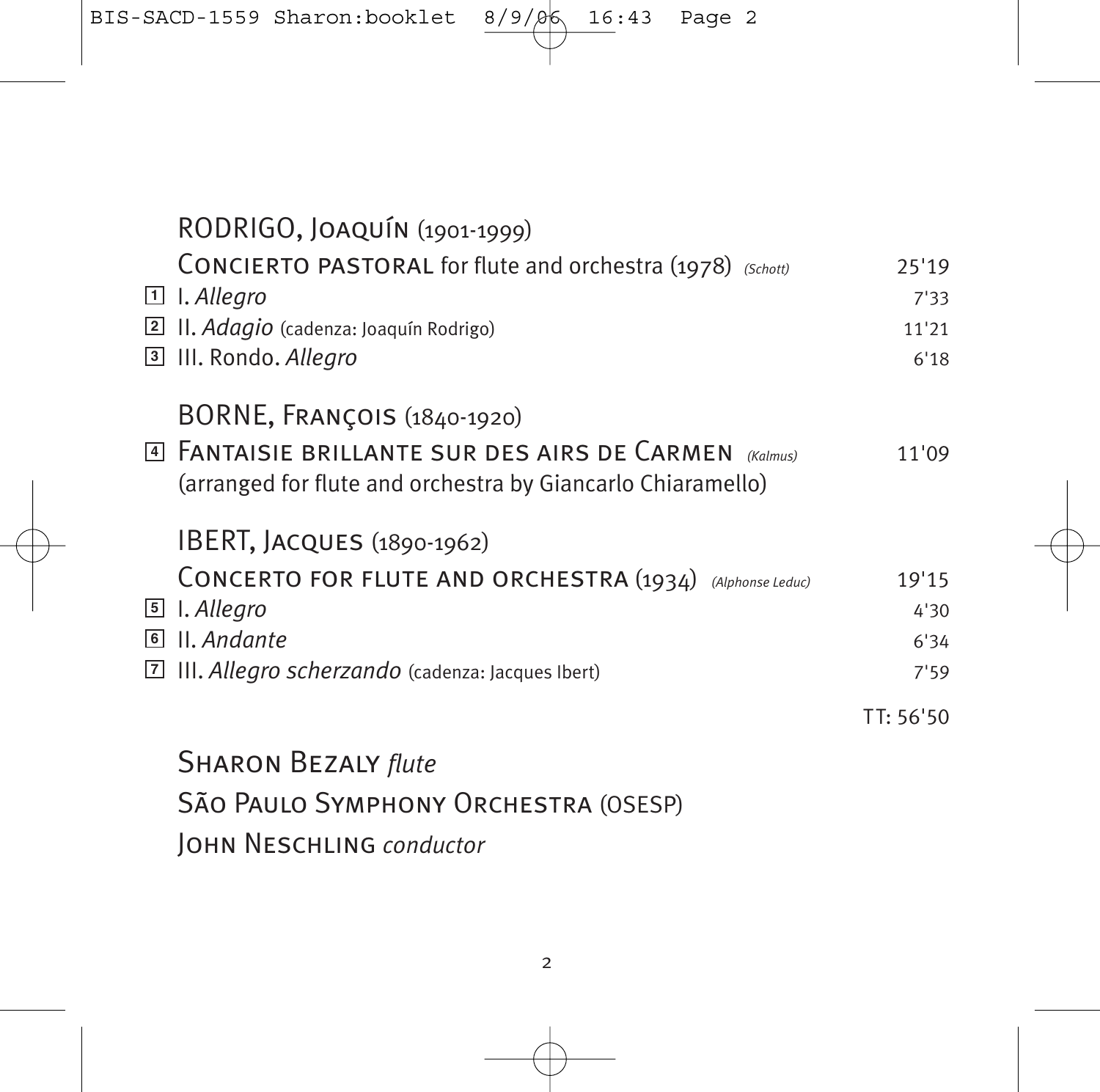#### **Bridge across the Pyrenees**

Even with a highest point of 11,168 feet (Pico de Aneto), the mountain range be tween France and Spain certainly never stopped those who were absolutely set to cross it – such as smugglers or ambitious tourists. Nevertheless  $S$ pain – unlike for instance Italy, with which France maintained embittered æsthetic battles for musical supremacy well into the eighteenth century – remained, with a few exceptions, to a large extent *terra incognita* for its neighbour, a more or less blank area on the musical map of Europe. The culture of the gypsies and the Moorish-Arabian influences that had influenced southern Spain for centuries gave rise to unique traditions for which the Pyrenees proved to be a natural frontier – at least for a long time. Not until the nineteenth century, when roman ticism discovered the untapped resources of national musical styles, did people become aware of the richness of Spanish folk music. For many French composers, the exotic appeal of their neighbour to the south-west became as great as it was near-at-hand. To explain this apparent paradox Prosper Mérimée, author of the short story *Carmen* (1845), claimed that 'Africa begins on the other side of the Pyrenees'. Indeed, one would scarcely choose to measure a culture's powers of attraction in feet and inches.

The fascination that Spain exerted abroad was of such unconfinable strength that it prompted sarcastic tongues to grumble that the best Spanish music was being written outside Spain – especially by French composers Emanuel Chabrier (*España*), Claude Debussy (*Ibéria*), Maurice Ravel (*Ha banera*, *Boléro*; Ravel himself was born in Ciboure, in to foothills of the Pyrenees) and the pioneers in this area, Édouard Lalo (*Symphonie Espagnole*, 1874) and Georges Bizet (*Car men*, 1875). Of course this is most unfair as well as being historically questionable. It is un deniable, however, that Bizet was a Frenchman, and that he was the first to place local Iberian colour in the spotlight of world fame: strikingly sen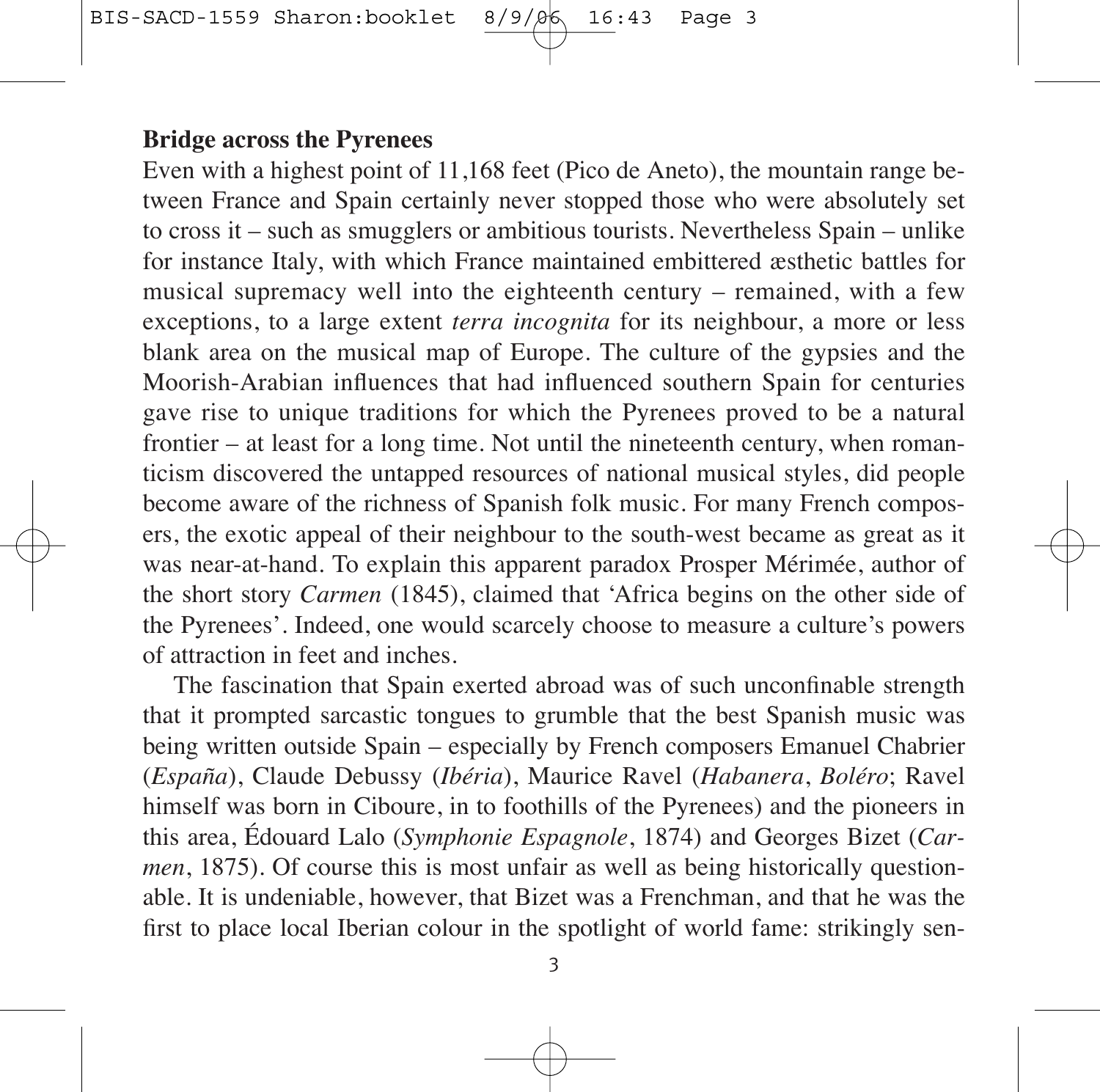sual rhythms, catchy melodies with a twist of Orientalism and the unusual subject of a *femme fatale* 'alla zingarese'. His opera *Carmen*, based on Mérimée's story with its blunt, even 'veristic' depiction of love and lethal passions, coloured many a music-lover's image of Spain; even Friedrich Nietzsche was captivated by it and tried to use *Carmen* to free himself from the influence of Wagner.

Admittedly Bizet did not live to see his opera's immense success. The première on 3rd March 1875 was received with indignant silence, its subject matter perhaps proving too earthy and provocative for the Parisian audience. Shortly afterwards the composer died, aged just 36. Fate thus prevented Bizet from wit nessing the triumphant fulfilment of Tchaikovsky's prophecy that *Carmen* would 'in a few years be the most popular opera in the world'.

The great popularity of this opera resulted in a large number of arrangements which took its full-blooded, melodically and rhythmically appealing music into the concert hall. One of these adaptations is the *Fantaisie brillante sur des airs de 'Carmen'* by **François Borne** (1900), the fame of which stands in inverse proportion to the renown of its creator. About this composer we know virtually nothing, apart from his presumed dates of birth and death (1840-1920) and that he wrote a few piano pieces. The *Fantaisie brillante* (here recorded in a version for flute and orchestra by Giancarlo Chiaramello) is a showpiece in which the solo instrument not only presents well-loved highlights from the opera but also displays itself in a fascinating light, as for example in the set of variations on Carmen's popular *Habanera* ('L'amour est un oiseau rebelle').

The 'bridge across the Pyrenees' that played such an eminent part in Spanish and French music was in biographical terms very much a one-way street. Whereas French composers largely paid tribute to their trans-Pyrenean ideal from a distance (Bizet, for instance, never set foot in Spain), Spanish composers – at least since the remarkable Juan Crisóstomo de Arriaga (1806-1826) – regarded a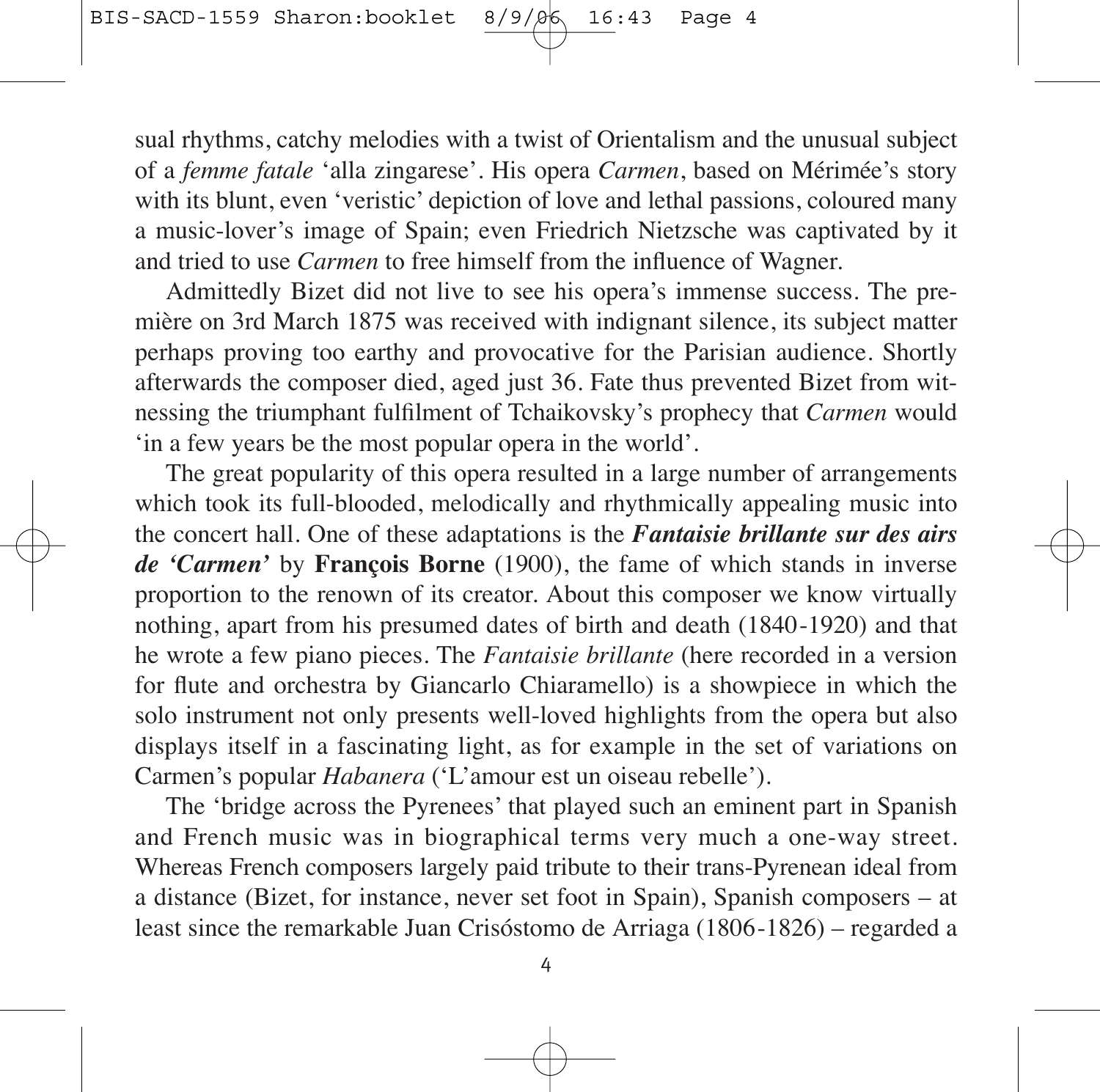period in Paris as an obligatory part of their musical education. Above all at the beginning of the twentieth century, composers such as Isaac Albéniz, Manuel de Falla and Joaquín Turina made their way to the Mecca of musical modernism, where impressionism and neoclassicism were all the rage. Similarly **Joaquín Rodrigo** (born in Sagunto in 1901, died in Madrid in 1999), who was blind since the age of three, spent time in the French capital during the 1920s and 1930s. Here he learned how to use the tools with which he would later fashion his Spanish raw materials into works of such beauty that the entire world would admire them. Rodrigo's national romantic musical style opened up new expressive avenues for Spanish folk music within the realm of so-called 'art music', as is demonstrated for example by the famous *Concierto de Aranjuez* for guitar and orchestra (1939).

It was not only the guitar – the Spanish instrument *par excellence* – that was demanding its due: so too was the flute. The Irish flautist James Galway made an arrangement for flute and orchestra of the guitar concerto *Fantasía para un gen tilhombre* (1954). (Incidentally, Ireland played its part in the context of Hispanic exoticism: the dancer Lola Montez, allegedly from Spain, who for so long turned the head of King Ludwig I of Bavaria, was in fact born and bred in Ireland.) It was also for Galway that Rodrigo composed the *Concierto pastoral* for flute and orchestra in 1978, a work in which he himself exploited the technical and expressive possibilities of the instrument.

Rapid flute figurations above agile *pizzicati* begin the first movement, *Allegro* – an unswerving forward motion that remains unchecked until we come to the sub sidiary theme (a sequence of short motifs), presented first by the oboe and then repeatedly cast to and fro by the woodwind. The flute flutters joyfully around the horn and trumpet entries, leading eventually to a recapitulation of the main sections. The opening bars of the *Adagio* – akin to the middle movement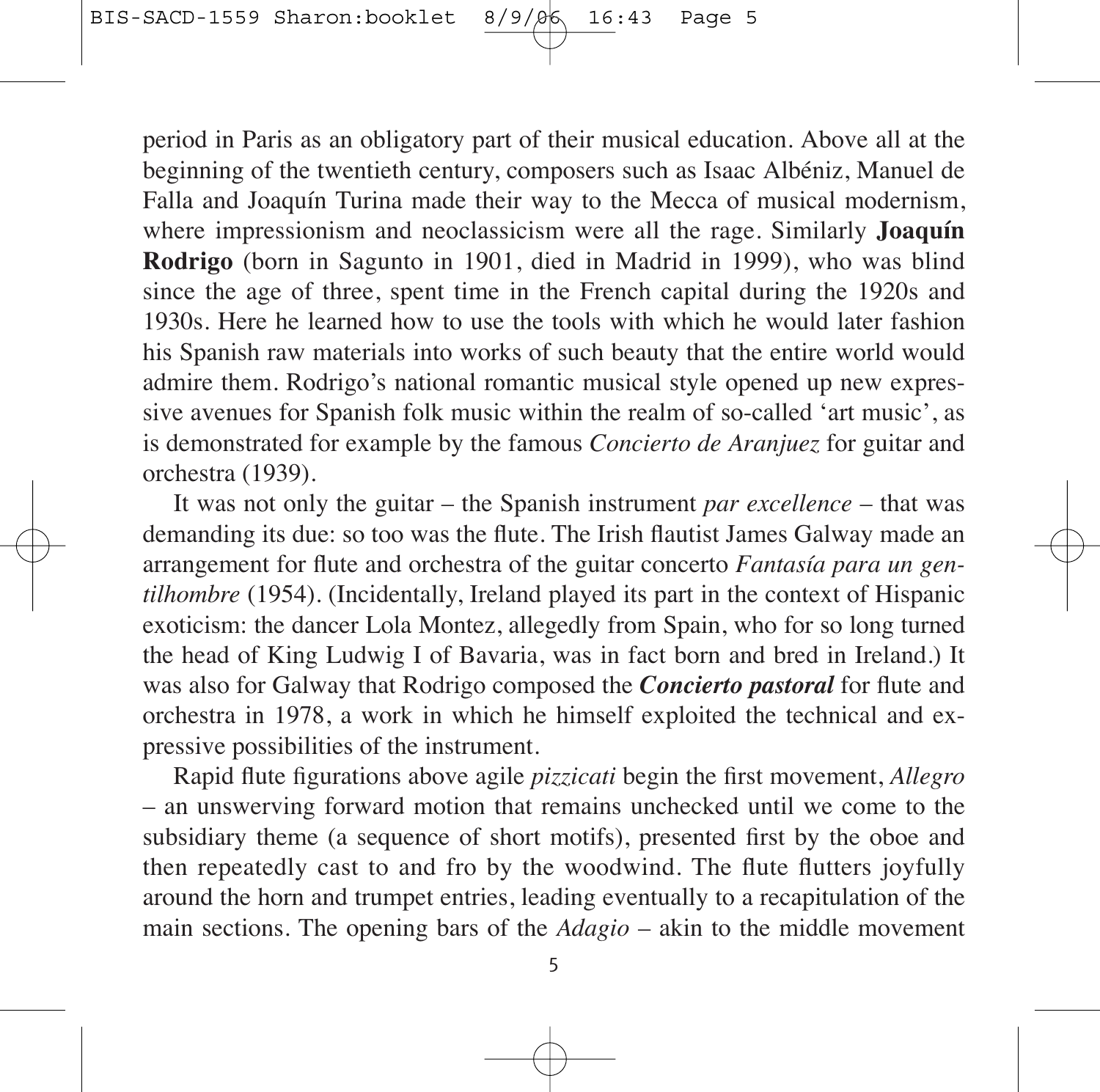of the *Concierto de Aranjuez* – create a rapt, atmospheric soundscape in the minor key. In dialogue with the cor anglais, the flute spins out a rising figure which is continued in magical, tenderly shaded echos. Gentle breezes provide a sense of movement; the flute meanders along with broad, oriental-sounding melismas that suddenly give rise to a peasant dance. Immediately, however, we hear birdsong: a new, descending theme roams through the woodwind and is expanded by the flute into a virtuoso cadenza. In the reprise of the main theme we hear reminiscences of the dance; this pastoral movement ends dreamily with the same flute notes heard that were at the outset. A motif from the solo cadenza begins the concluding rondo in 6/8-time, the driving dotted *staccato* rhythm of which yields to several remarkably lyrical episodes in which, again, the woodwind instruments play an especially significant role. Nevertheless it is of course their highest-pitched representative, the flute, that makes its presence felt most skilfully in this astonishingly multi-faceted movement.

**Jacques Ibert**, who was born in Paris in 1890 and died there in 1962, always had a special affinity for Spanish sonorities, and can be reckoned among the most important of the musical 'bridge-builders' between France and Spain. When music was needed for Georg Wilhelm Pabst's film *Don Quichotte* (1932) with Feodor Chaliapin in the title role, it was Ibert rather than Maurice Ravel who received the commission. There are also obvious Spanish influences in the sparkling final movement of his orchestral suite *Escales* (1922), a tribute to Valencia (not far from where Rodrigo was born), and in *Bajo la mesa* from his *Histoires* for piano from the same year.

In 1934, for the flautist Marcel Moÿse, Ibert composed one of his most popular works: the *Concerto for Flute and Orchestra*, a work that is beautiful and virtuosic in equal measure and which combines late romantic harmonies with the brightest *clarté*. The brief orchestral curtain-raiser, which pushes aside the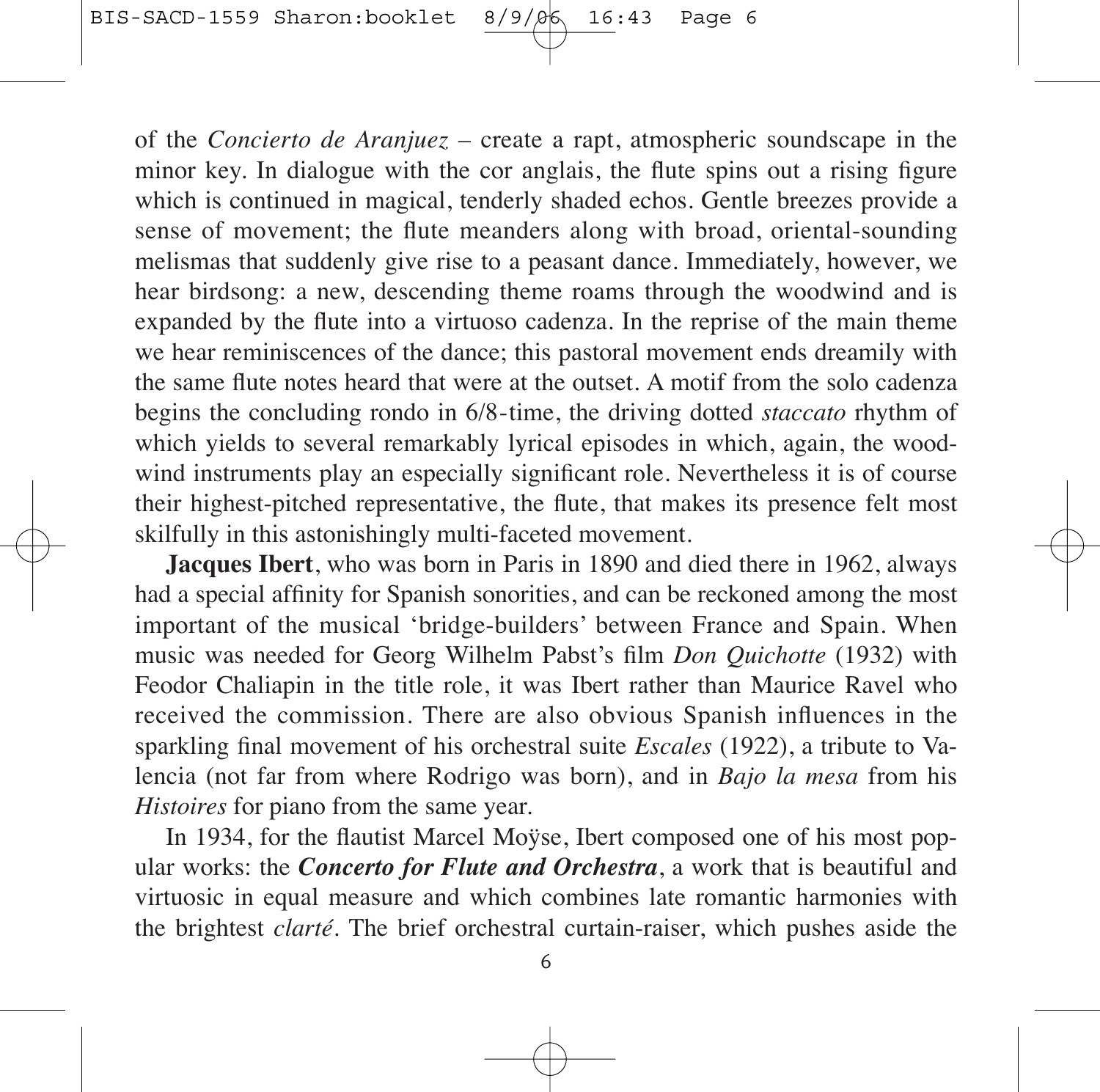*Allegro* in the first bars, is followed by the entry of the soloist with the efferverscent, busy main theme. An introverted second theme proves to be of significance throughout the entire work, even if here it is soon overtaken once more by the motoric activity that characterized the opening of the movement. Short, cham ber-music-like dialogues with the bassoon and strings are contrasted with the full, colourful sound of the orchestra, scored with complete mastery. The three-part *Andante* is a noble flute rêverie above a background of muted strings, which increases in expressive intensity as the other wind instruments enter. Its main theme is closely related to the subsidiary theme of the first movement. Flute arabesques entwine the main theme in the reprise (where at first it is heard from a solo violin), until eventually the music dissolves in gossamer-thin timbres. Three heavy, syncopated *fortissimo* strokes open the rhythmically pointed finale (*Allegro scherzando*) with Iberian flair. Here the flute proves to be a virtuoso and highly expressive dervish in a realm of incessantly bubbling triplets. Once again Ibert makes cyclical allusions to the lyrical themes from the preceding move ments: the heartfelt subsidiary theme is a free inversion of the *Andante* theme, which in its turn is related to the first movement. The reprise of the main theme culminates in an effective solo cadenza, followed by a sparkling finale – an excellent example of Ibert's view that music should be above all a means of expression and discourse. Moreover, the musical fireworks set off here may well cause us to speculate about the close relationship between the words 'pyrotechnics' and 'Pyrenees'…

*© Horst A. Scholz 2006*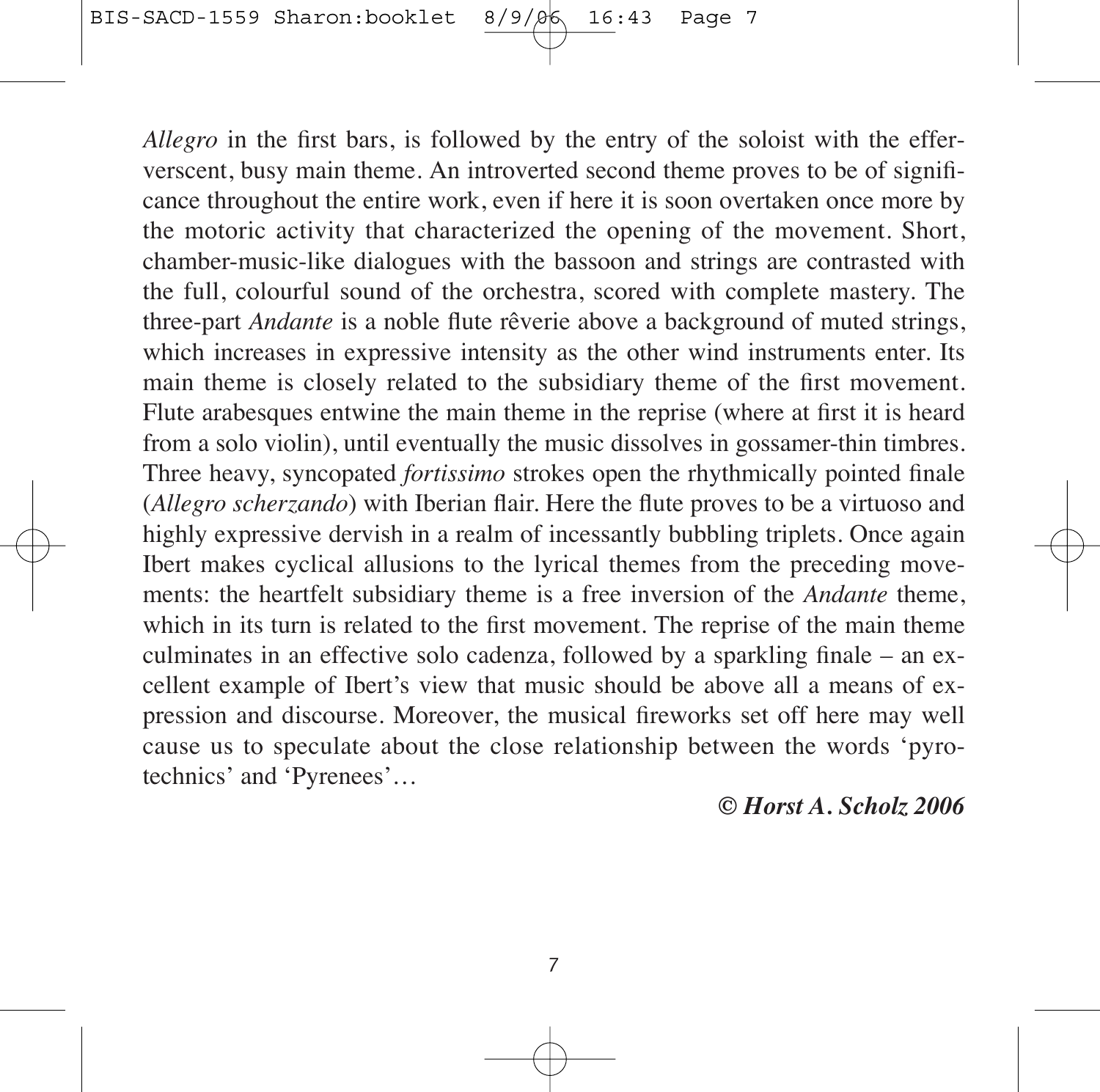Described by *The Times* as 'God's gift to the flute', **Sharon Bezaly** was chosen as 'Instrumentalist of the Year' by the prestigious *Klassik Echo* in Germany in 2002 and as 'Young Artist of the Year' at the Cannes Classical Awards in 2003. *Clas sics Today* has hailed her as 'a flutist virtually without peer in the world today' and *International Record Review* wrote: 'Her recordings and concert appearances are typically more than simply triumphs: they are defining artistic events.'

One of the very rare 'full-time' international flute soloists, Sharon Bezaly has inspired renowned composers as diverse as Sofia Gubaidulina, Kalevi Aho and Sally Beamish to write for her. To date, she has seven dedicated concertos which she performs worldwide.

2006/2007 highlights include performances with the BBC Philharmonic Orch estra and Martyn Brabbins, Helsinki Philharmonic Orchestra, Belgian National Orchestra and Mikko Franck, a tour throughout Germany with the Camerata Academica Salzburg, concerts in Japan with Osmo Vänskä and recitals at the Wigmore Hall, Concertgebouw and Verbier Festival. As a BBC New Generation Artist Sharon Bezaly will perform with the BBC Philharmonic Orchestra, BBC National Orchestra of Wales and BBC Scottish Symphony Orchestra. She is also scheduled to appear at the Last Night of the Welsh Proms.

Sharon Bezaly's wide-ranging recordings on BIS have won her the highest accolades, including the Diapason d'or (*Diapason*), Choc de la Musique (*Monde de la Musique*), Editor's Choice (*Gramophone*), Chamber Choice of the Month (*BBC Music Mag azine*) and Stern des Monats (*FonoForum*). She plays on a 24 carat gold flute, specially built for her by the Muramatsu team, Japan. Her perfect control of circular breathing (taught by Aurèle Nicolet) liberates her from the limi tations of the flute as a wind instrument and enables her to reach new peaks of musical interpretation, as testified by the comparison to David Oistrakh and Vladimir Horowitz made in the *Frankfurter Allgemeine Zeitung*.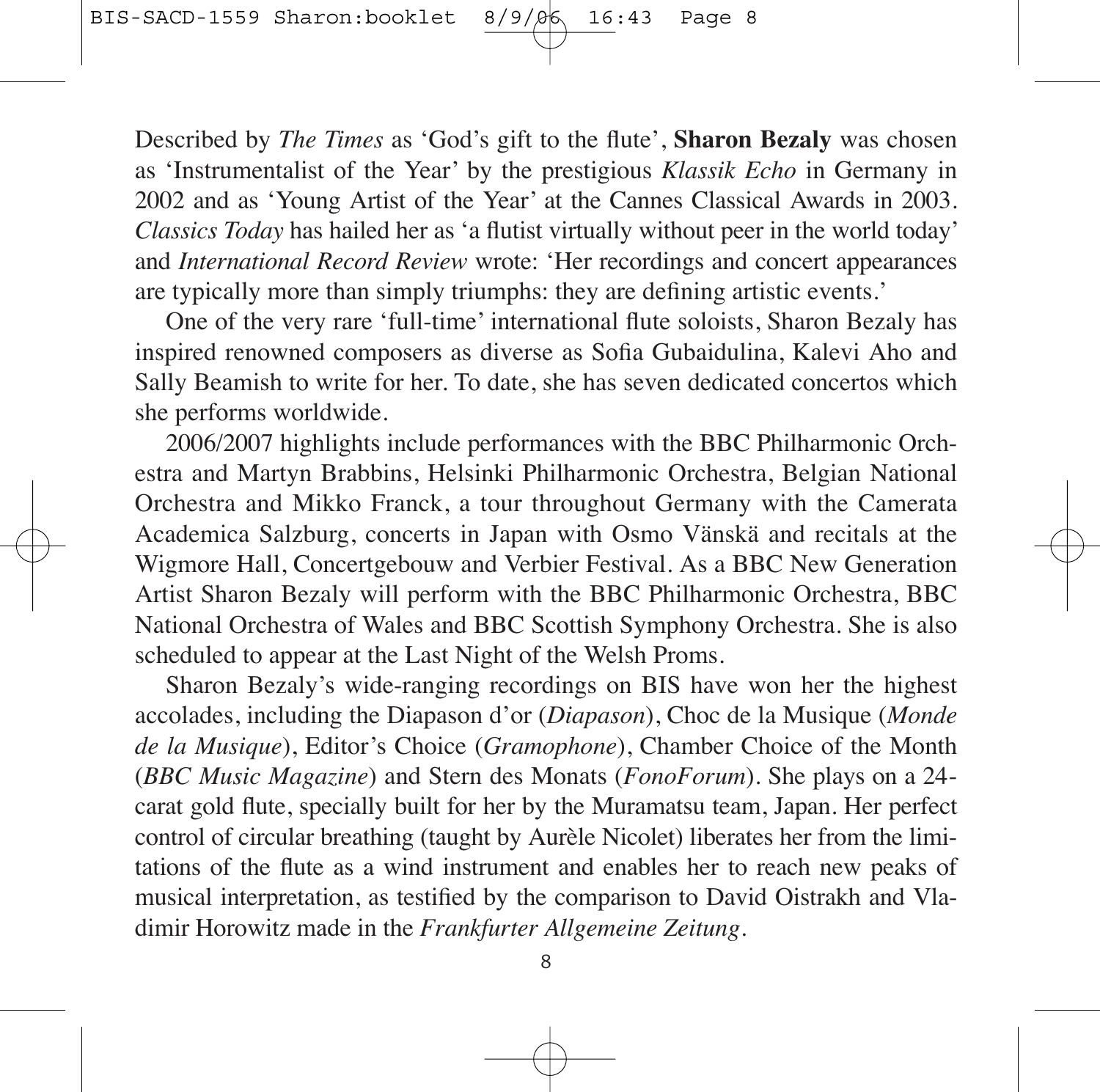With more than 130 concerts every season, the **São Paulo Symphony Orchestra** (OSESP) is now considered the most important orchestra in Latin America. In eclectic programmes that combine great works of the international repertoire with world premières and Brazilian compositions, the orchestra brings some of the most acclaimed soloists and conductors to Brazil. Among more than 60 guest musicians every year one could mention Kurt Masur, Krzysztof Penderecki, Barbara Hendricks, Pascal Rogé, Roberto Cominati, Stephen Kovacevich, Nelson Freire, Pepe Romero, Miriam Fried and Renaud Capuçon. The concerts held at the 1,500-seat Sala São Paulo, the orchestra's home, are usually sold out and so too are all of the subscription series. Since 1997, under the direction of John Neschling, the orchestra has gone through trans formations that have made it into a new benchmark of quality and excellence in art, culture and education in Brazil.

A grand-nephew of both the composer Arnold Schoenberg, and the conductor Arthur Bodanzky, **John Neschling** was born in Rio de Janeiro in 1947. He stud ied the piano and followed his inclination to conduct under Hans Swarowsky in Vienna, and Leonard Bernstein in Tanglewood. Among the international conducting competitions that he has won are those of Florence (1969), the London Symphony Orchestra (1972) and La Scala (1976).

In 1973 he became musical director of the municipal theatres of both São Paulo and Rio de Janeiro in Brazil. In Europe, he has directed the São Carlos (Lisbon), Sankt Gallen (Switzerland), Massimo (Palermo) and Opéra de Bor deaux theatres, besides being resident conductor at the Vienna State Opera. He made his début in the United States, in 1996, conducting *Il Guarany* by Carlos Gomes at the Washington Opera, with Plácido Domingo in the role of Peri. As principal conductor of OSESP since 1997, Neschling has contributed signifi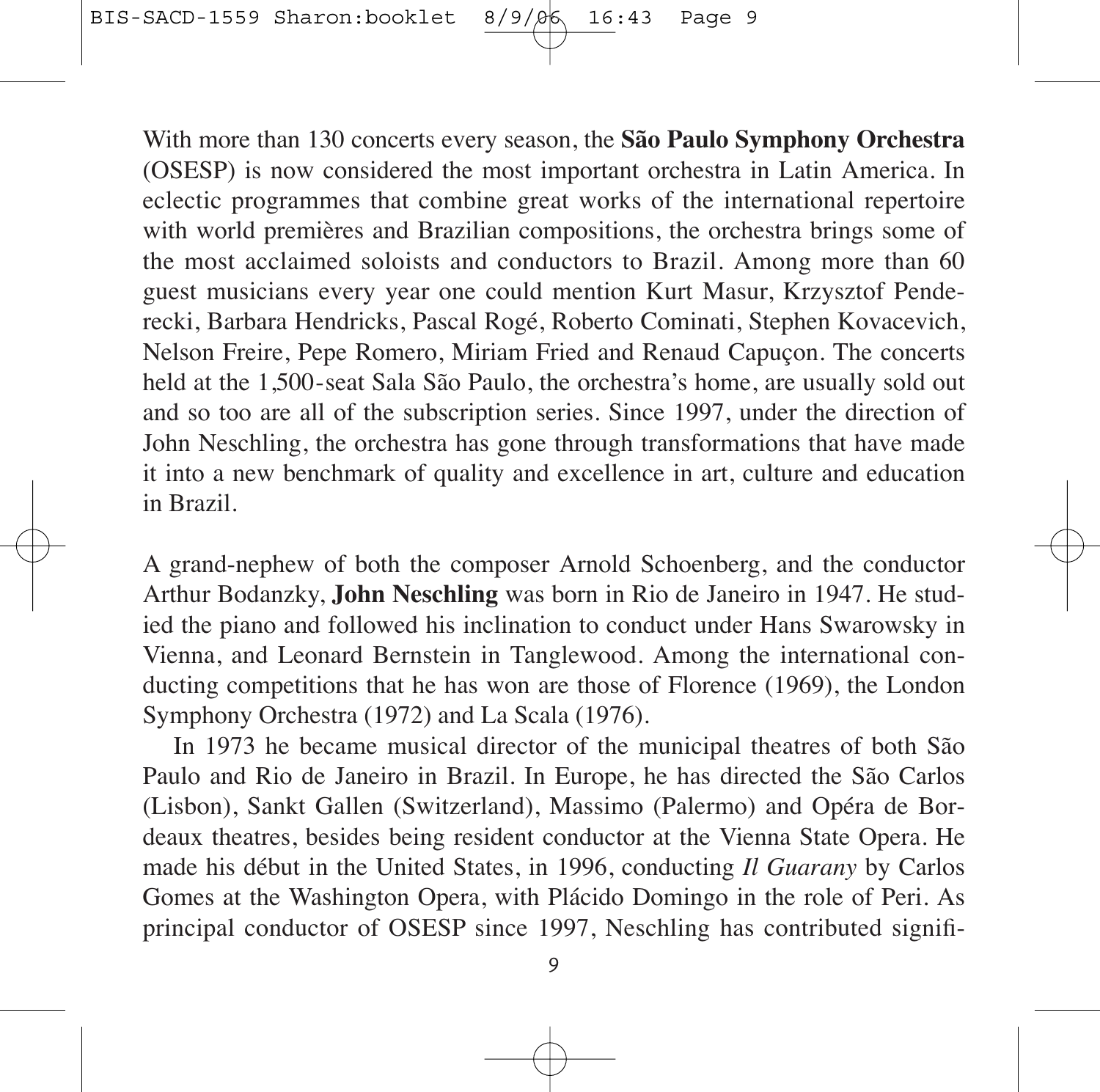cantly to the development of the orchestra. In addition to his engagements with OSESP, he has an busy schedule of engagements abroad.

He also composes for cinema and theatre, for films such as *Pixote*, *The Kiss of the Spider Woman*, *Lúcio Flávio – o Passageiro da Agonia*, *Gaijin* and *Os Condenados*, and for the TV mini-series *Os Maias*. He has also written music for Alain Fresnot's film *Desmundo* and the incidental music for the soap opera *Esperança*.



John Neschling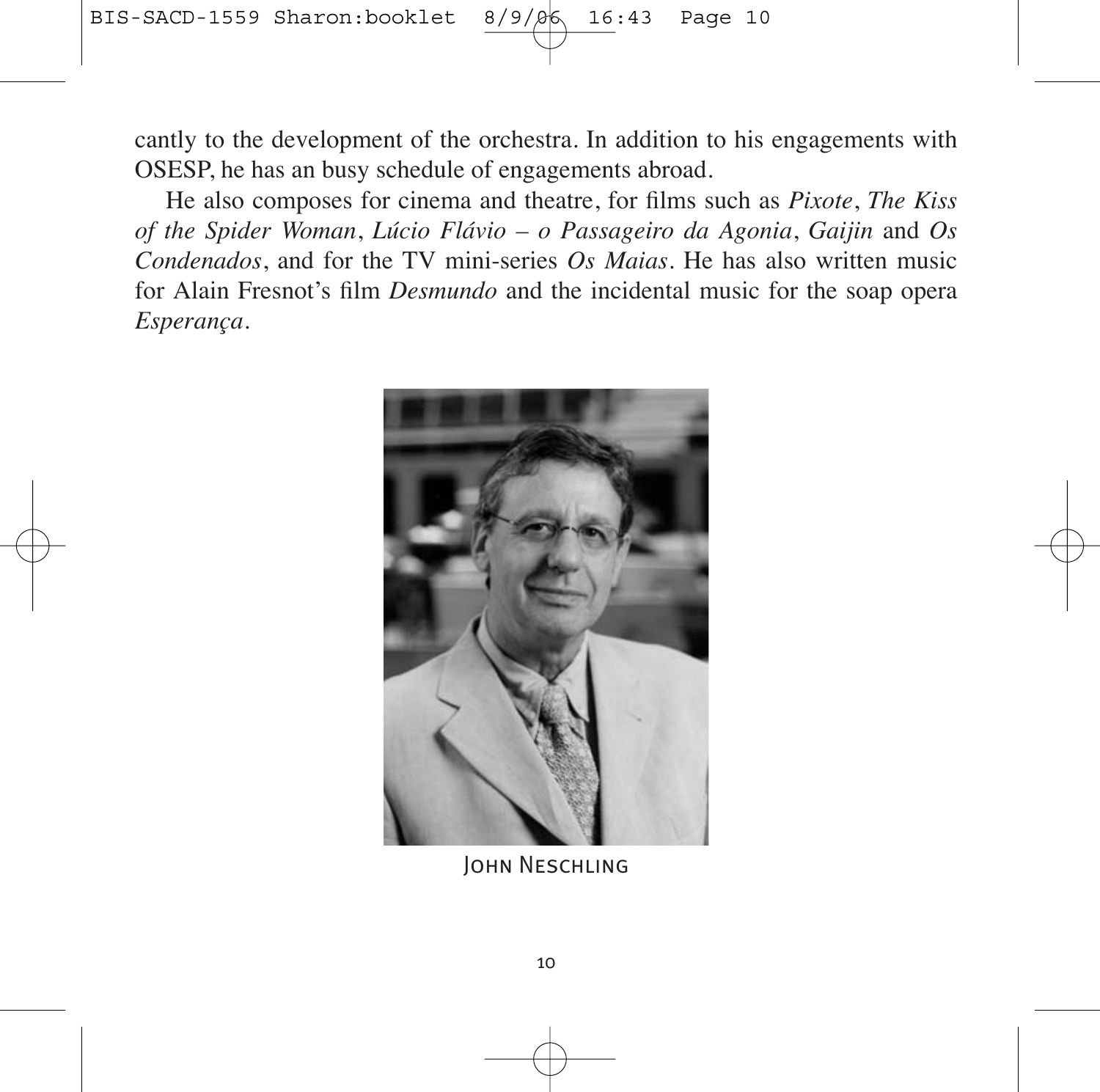#### **Brücke über die Pyrenäen**

Das Grenzgebirge zwischen Frankreich und Spanien, an seiner höchsten Stelle (Pico de Aneto) immerhin 3.404 m hoch, war natürlich keines für die, die es *par tout* überwinden wollten – Schmuggler etwa oder ambitionierte Touristen. Gleichwohl blieb Spanien – anders etwa als Italien, mit dem Frankreich sich noch im 18. Jahrhundert erbitterte ästhetische Gefechte um die Vormachtstellung in der musikalischen Welt geliefert hatte – trotz einzelner Ausnahmen weit gehend "terra incognita" für das Nachbarland, ein mehr oder weniger weißer Fleck auf der Karte der europäischen Musik. Die Kultur der Zigeuner und die maurisch-arabischen Einflüsse, die (Süd-)Spanien jahrhundertelang geprägt hatten, ließen hier ganz eigene Traditionen entstehen, die an den Pyrenäen ihre natürliche Grenze fanden. Zumindest für lange Zeit. Erst im Laufe des 19. Jahr hunderts, als die Romantik die Unverbrauchtheit der nationalen Musiksprachen ent deckte, wurde man auf die Reichtümer der spanischen Volksmusik aufmerk sam. Der exotische Reiz des südwestlichen Nachbarlandes wurde für viele fran zö sische Komponisten ebenso groß wie seine Nähe. "Jenseits der Pyrenäen beginnt Afrika", so erklärte Prosper Mérimée, Autor der 1845 erschienenen No velle *Carmen*, dieses scheinbare Paradox, und tatsächlich wird man die An ziehungs kraft von Kulturen kaum mittels Luftlinienmessung taxieren wollen.

Die Faszination, die Spanien auf das Ausland ausübte, hatte eine solche grenzüberschreitende Kraft, daß Spötter schließlich unkten, die beste spanische Musik werde außerhalb Spaniens geschrieben – vor allem von Franzosen wie Ema nuel Chabrier (*España*), Claude Debussy (*Ibéria*), Maurice Ravel (*Ha banera*, *Boléro*; Ravel selber wurde in Ciboure, am Fuße der Pyrenäen geboren) und, als Pioniere, Édouard Lalo (*Symphonie Espagnole*, 1874) und Georges Bizet (*Carmen*, 1875). Das ist natürlich höchst ungerecht und auch historisch frag würdig. Unstrittig aber ist, daß es mit Bizet ein Franzose war, der iberisches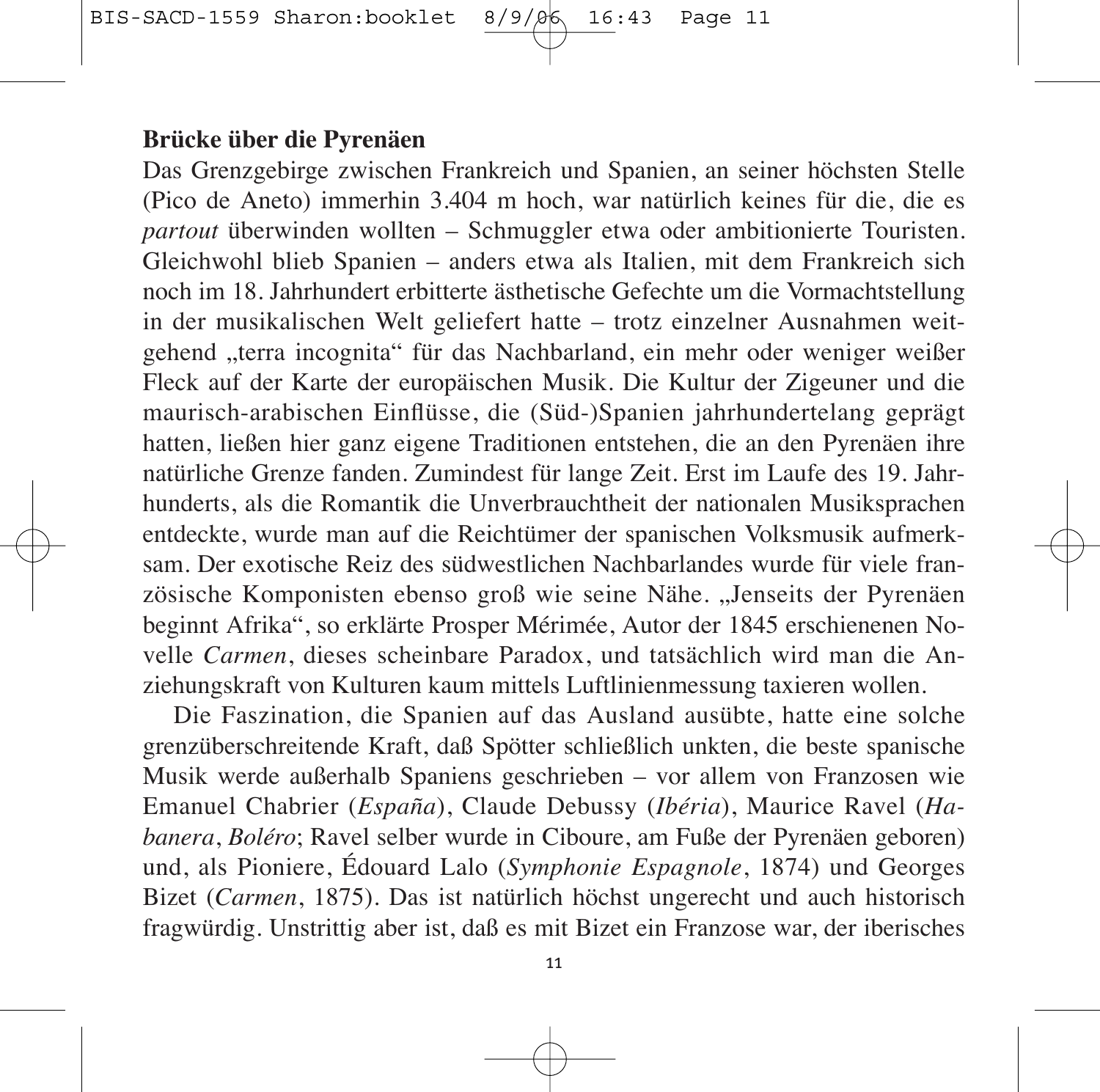Lokalkolorit – sinnlich-markante Rhythmik, einprägsame Melodik mit orientalischem Einschlag sowie das ungewohnte Sujet der Femme fatale "alla zingarese" – erstmals zu Weltruhm führte. Seine Oper *Carmen* nach Mérimées Novelle mit ihrer unverblümten, nachgerade "veristischen" Darstellung von Liebe und letaler Leidenschaft prägte das Spanienbild zahlloser (Musik-)Liebhaber; selbst Fried rich Nietzsche geriet darüber in Verzückung und versuchte, sich mit *Carmens* Hilfe vom Einfluß Wagners zu lösen.

Den immensen Erfolg seiner Oper hat Bizet selber freilich nicht mehr erlebt – die Uraufführung des für das Pariser Publikum vielleicht allzu diesseitig-pro vo kanten Sujets am 3. März 1875 wurde mit indigniertem Schweigen quittiert; bald darauf starb der 36jährige Komponist. Daß sich Tschaikowskys Prophe zeiung, *Carmen* werde "in einigen Jahren die populärste Oper der Welt sein", grandios bewahrheitete, hat das Schicksal Bizet vorenthalten.

Die große Beliebtheit dieser Oper hat eine Vielzahl von Bearbeitungen hervorgerufen, die die vollblütige, melodisch wie rhythmisch gleichermaßen an sprechende Musik auch im Konzertsaal heimisch machte. Zu diesen Adaptionen gehört namentlich die *Fantaisie brillante sur des airs de "Carmen"* von **François Borne** aus dem Jahr 1900, deren Berühmtheit in reziprokem Verhältnis zur Be kanntheit ihres Urhebers steht. Von diesem nämlich kennt man so gut wie nichts – sieht man von den mutmaßlichen Lebensdaten (1840-1920) und einigen Klavier stücken ab. Die *Fantaisie brillante* (hier eingespielt in der Fassung für Flöte und Orchester von Giancarlo Chiaramello) ist ein Bravourstück, in dem das Soloinstrument neben den populären Höhepunkten der Oper vor allem sich selber in ein faszinierendes Licht zu stellen weiß, wie beispielsweise die Variationenfolge über die berühmte *Habanera* der Carmen ("L'amour est un oiseau rebelle") zeigt.

Die "Brücke über die Pyrenäen", die für die Musik Spaniens und Frankreichs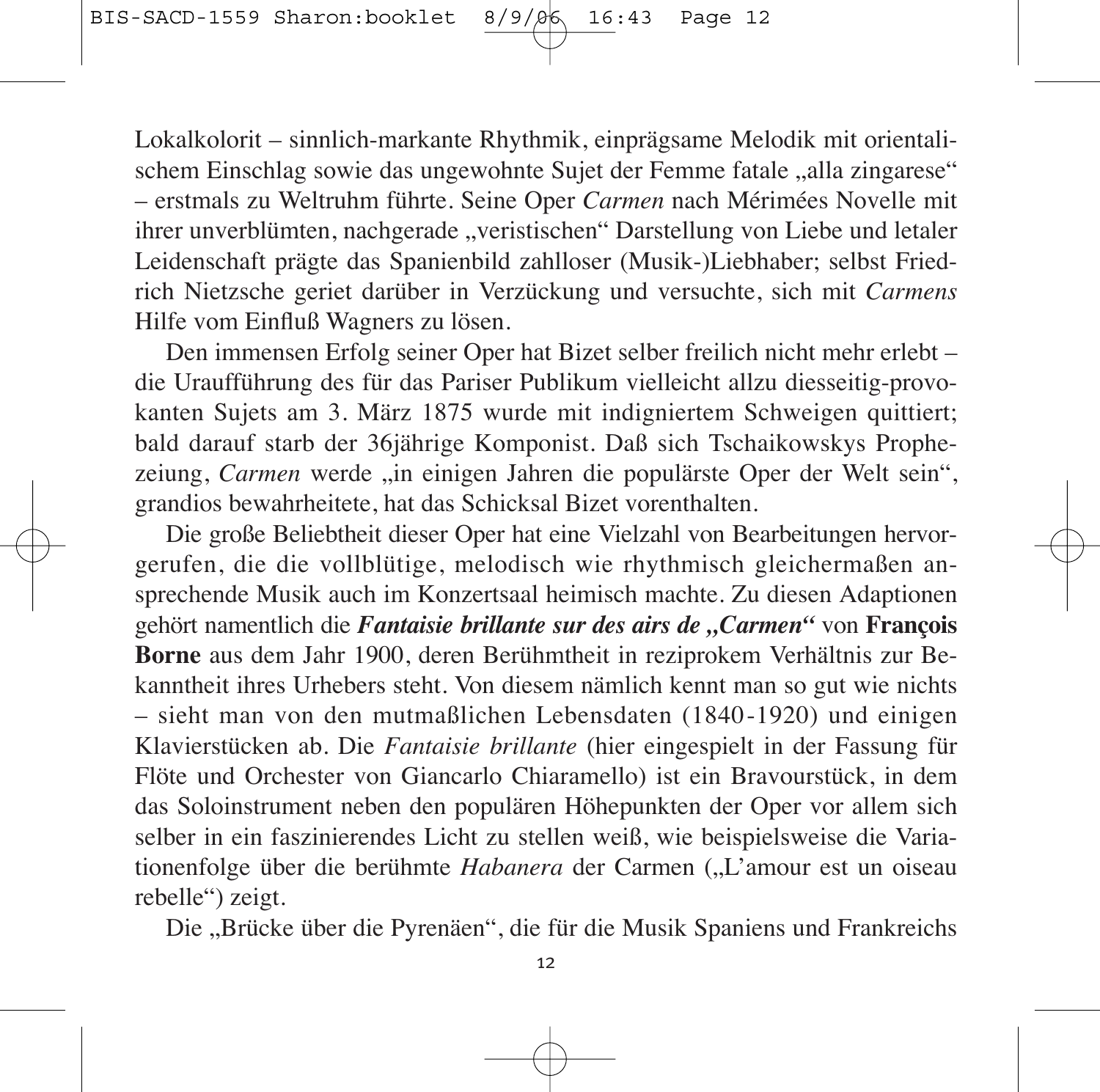eine eminente Rolle spielte, war in biographischer Hinsicht durchaus eine Ein bahnstraße. Während nämlich französische Komponisten ihrem transpyrenäischen Ideal vorzugsweise aus der Ferne huldigten (Bizet etwa war nie in Spa nien), gehörte bei spanischen Komponisten spätestens seit dem außerordentlichen Juan Crisóstomo de Arriaga (1806-1826) der Parisaufenthalt zur obligatorischen Vervollkommnung der musikalischen Ausbildung. Vor allem zu Beginn des 20. Jahrhunderts zog es Komponisten wie Isaac Albéniz, Manuel de Falla und Joaquín Turina in das Mekka der musikalischen Moderne, in dem Impressionismus und Neoklassizismus den Ton angaben. Auch der im Alter von drei Jahren erblindete **Joaquín Rodrigo** (1901 in Sagunto geboren, 1999 in Madrid gestorben) weilte in den Zwanziger und Dreißiger Jahren des 20. Jahrhunderts zu diesem Zweck in der französischen Hauptstadt. Hier eignete er sich das Hand werkszeug an, mit dem er seine spanischen Wurzeln zu Blüten trieb, deren Schönheit die ganze Welt bewunderte. Rodrigos nationalromantische Tonsprache erschloß der spanischen Volksmusik neue Ausdrucksbereiche innerhalb der Sphäre der sogenannten "Kunstmusik", wovon etwa das berühmte *Concierto de Aranjuez* für Gitarre und Orchester (1939) Zeugnis ablegt.

Doch nicht nur die Gitarre, das spanische Instrument *par excellence*, sondern auch die Flöte forderte ihr Recht: Schon das Gitarrenkonzert *Fantasía para un gentilhombre* aus dem Jahr 1954 hatte den irischen Flötisten James Galway zu einer Bearbeitung für Flöte und Orchester angeregt. (Irland spielte im Zusammen hang mit der hispanischen Exotik übrigens auch eine bemerkenswerte Rolle: Die angeblich aus Spanien stammende Tänzerin Lola Montez, die dem bayrischen König Ludwig I. nachhaltig den Kopf verdrehte, war in Wirklichkeit eine waschechte Irin.) 1978 dann komponierte Rodrigo für Galway das *Concierto pas toral* für Flöte und Orchester, in dem er die spieltechnischen und expressiven Mög lichkeiten der Flöte selber auslotete.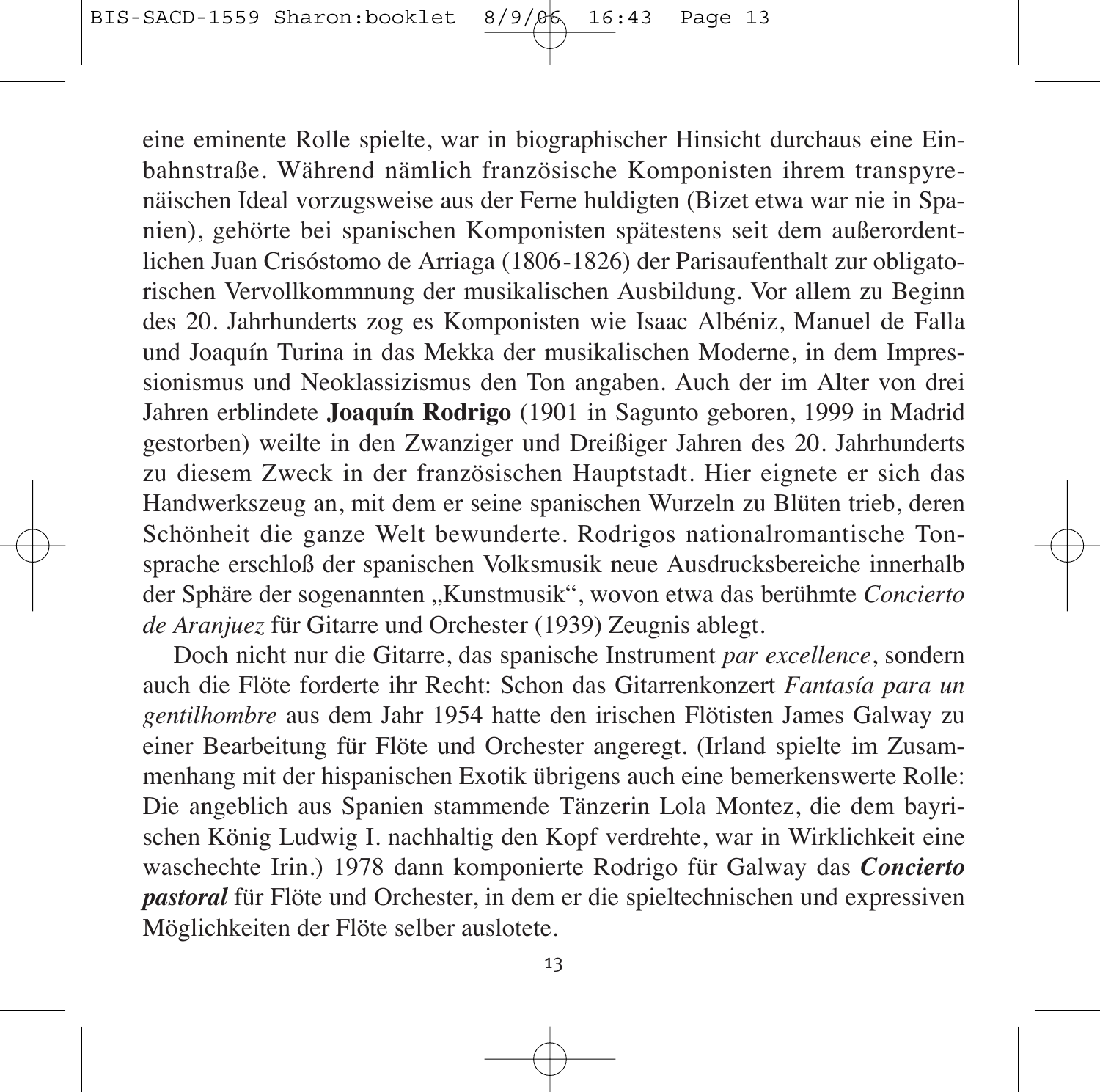Geschwinde Figurationen der Flöte über behenden Pizzikatos eröffnen den ersten Satz, *Allegro* – ein unbeirrbarer Vorwärtsdrang, dem erst das von der Oboe vorgestellte und anschließend von den Holzbläsern mannigfach hin- und hergeworfene Seitenthema (eine Folge kurzer Motive) Einhalt bietet. Das Hinzu treten von Horn und Trompete wird von der Flöte freudig umflattert und mündet schließlich in die Reprise der Hauptteile. Mit seinen ersten Takten entfaltet das *Adagio* – ähnlich wie der Mittelsatz des *Concierto de Aranjuez* – einen entrückten atmosphärischen Klanggrund in Moll. Im Dialog mit dem Englischhorn spinnt die Flöte eine aufsteigende Figur aus, die in zart verschatteten Echos zauberhaft nachklingt. Leichte Brisen sorgen für Bewegung, die Flöte schweift in weiten, orientalisch anmutenden Melismen, auf die urplötzlich eine Art Bauerntanz erklingt. Alsbald schon aber erschallen Vogelrufe; ein neues, fallendes Thema durchwandert die Holzbläser und wird von der Flöte zu einer virtuosen Solokadenz geweitet. In die Reprise des Hauptthemas klingen Tanzreminiszenzen; verträumt endet dieser pastorale Satz mit denselben Flötentönen, mit denen er begann. Ein Motiv aus der Solokadenz eröffnet das Finalrondo im 6/8- Takt, dessen treibend punktierter Stakkato-Rhythmus einigen bemerkenswerten lyrischen Episoden weicht, in denen wiederum den Holzbläsern besondere Be deutung zukommt. Gleichwohl ist es natürlich deren oberste Vertreterin, die Flöte, die diesen Satz mit ihrer verblüffenden Mannigfaltigkeit auf kunstfertigste Weise prägt.

Der 1890 in Paris geborene und 1962 ebenda gestorbene **Jacques Ibert** hat stets eine besondere Affinität zur Klangwelt Spaniens empfunden – unter den musikalischen "Brückenbauern" zwischen Frankreich und Spanien ist er einer der wichtigsten. Als es darum ging, die Filmmusik für Georg Wilhelm Pabsts Don Quichotte-Film (1932) mit Fjodor Schaljapin in der Titelrolle zu komponieren, erhielt er vor Maurice Ravel den Zuschlag; offenkundige spanische Ein -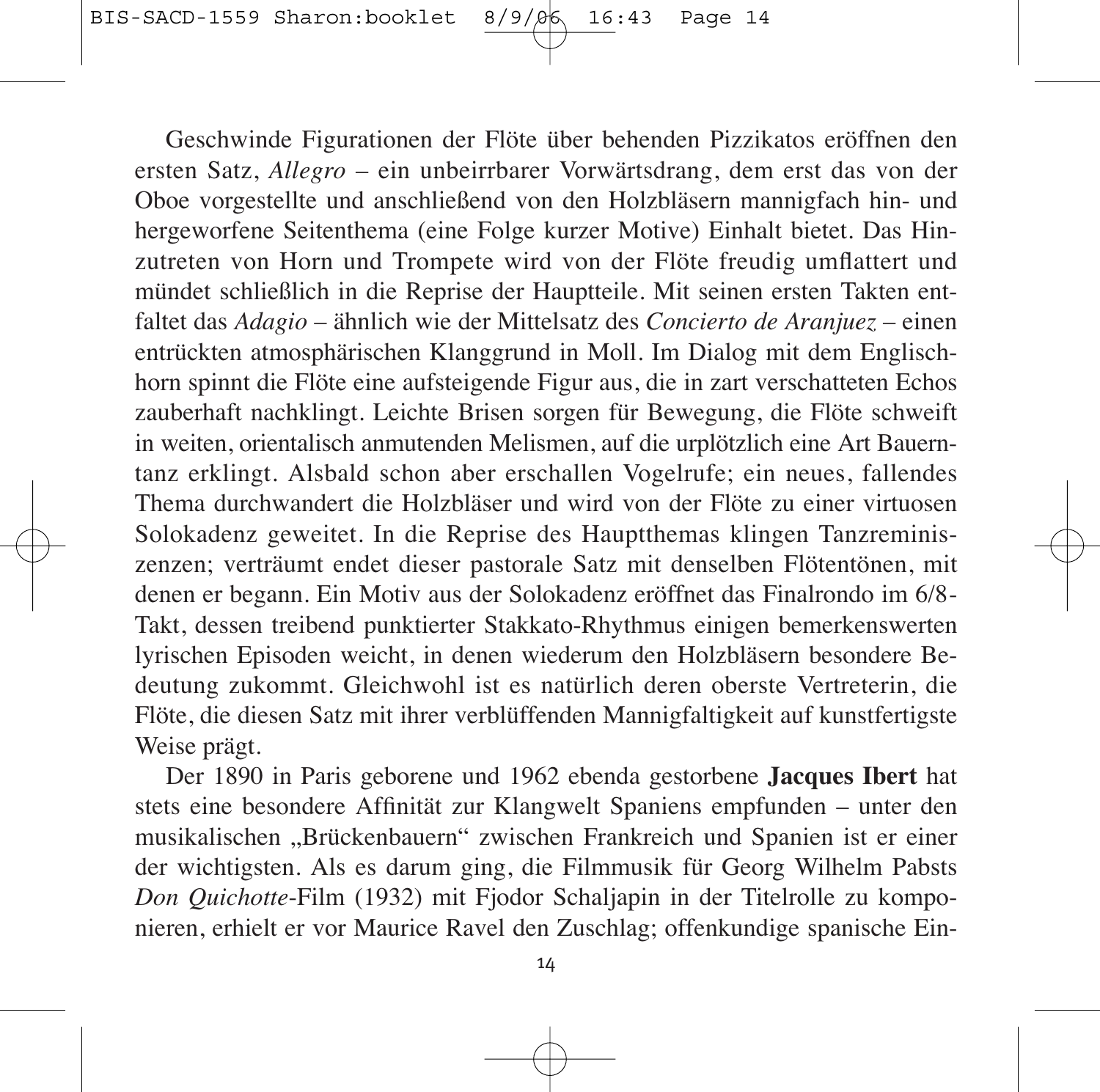flüsse finden sich darüber hinaus im fulminanten Schlussteil seiner Orchester suite *Escales* aus dem Jahr 1922, der Valencia (nicht weit entfernt vom Geburtsort Rodrigos) huldigt, und in "Bajo la mesa" aus den im selben Jahr entstandenen *Histoires* für Klavier.

1934 komponierte Ibert für den Flötisten Marcel Moÿse eines seiner popu lärsten Werke: das so klangschöne wie virtuose *Konzert für Flöte und Orchester*, das spätromantische Harmonik mit hellster *clarté* verbindet. Auf den knappen Orchestervorhang, den das *Allegro* in den ersten Takten beiseite schiebt, folgt der Auftritt des Soloinstruments mit seinem quirlig-geschäftigen Hauptthema; ein introvertierteres zweites Thema ist für den Verlauf des gesamten Werks von Bedeutung, auch wenn es hier bald schon wieder von der motorischen Geschäftigkeit des Satzbeginns ereilt wird. Kurze, kammermusikalisch anmutende Dia loge mit Fagott und Streichern stehen dem vollen, farbenreichen Klang des sou verän gehandhabten Orchesterapparats gegenüber. Das dreiteilige *Andante* ist eine noble Träumerei der Flöte über gedämpftem Streichergrund, die sich mit dem Einsatz der restlichen Holzbläser expressiv steigert; sein Hauptthema ist mit dem Seitenthema des ersten Satzes eng verwandt. Flötenarabesken um ranken das in der Reprise zuerst der Solovioline anvertraute Hauptthema, bis das Geschehen schließlich in duftigsten Klängen verhaucht. Mit iberischem Flair er öffnen drei wuchtige, synkopische Fortissimo-Schläge das rhythmisch pointierte Finale (*Allegro scherzando*), in dem die Flöte sich als ein so virtuoser wie aus drucksstarker Derwisch im Reich der unablässig perlenden Triolen erweist. Und wiederum knüpft Ibert zyklisch an die lyrischen Themen der Vorsätze an: Das innige Seitenthema ist eine freie Umkehrung des seinerseits mit dem ersten Satz verwandten *Andante*-Themas. Die Reprise des Hauptthemas mündet in eine effekt volle Solokadenz, der sich ein zündender Ausklang anschließt – treffliches Beispiel für Iberts Auffassung, Musik habe vor allem eine Kunst des Ausdrucks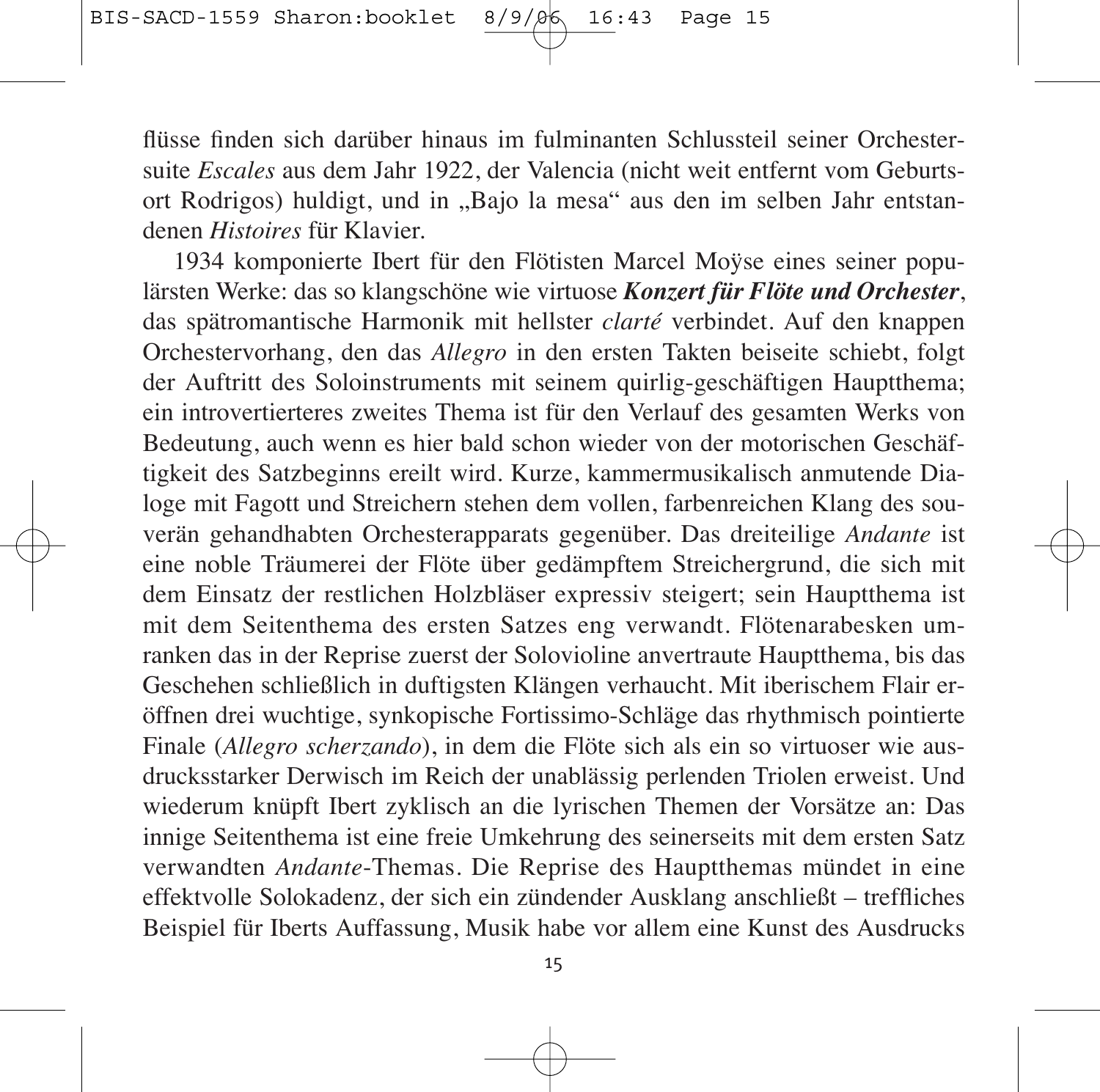und des Diskurses zu sein. Außerdem läßt das hier entfesselte musikalische Feuerwerk über den engen Zusammenhang von "Pyrotechnik" und "Pyrenäen" spekulieren …

#### *© Horst A. Scholz 2006*

**Sharon Bezaly**, von der *Times* als "Gottes Geschenk an die Flöte" bezeichnet, wurde 2002 mit dem renommierten deutschen "ECHO Klassik"-Preis in der Kategorie "Instrumentalistin des Jahres" geehrt; 2003 erhielt sie einen Cannes Clas sical Award als "Young Artist of the Year". *Classics Today* hat sie als eine Flötistin gepriesen, die "in der ganzen Welt ihresgleichen sucht", während die *International Record Review* schrieb: "Ihre Einspielungen und Konzerte sind typi scherweise mehr als bloß Triumphe: Es sind maßstabsetzende künstlerische Ereignisse."

Als eine der seltenen internationalen "Vollzeit"-Flötistinnen hat Sharon Bezaly renommierte Komponisten so unterschiedlicher Statur wie Sofia Gubaidulina, Kalevi Aho und Sally Beamish angeregt, Werke für sie zu komponieren. Bis dato wurden ihr sieben Konzerte gewidmet, die sie in der ganzen Welt aufführt.

Zu den Höhepunkten der Saison 2006/07 gehören Konzerte mit dem BBC Philharmonic Orchestra und Martyn Brabbins, dem Helsinki Philharmonic Orchestra, das Belgische Nationalorchester und Mikko Franck, eine Deutschland-Tournee mit der Camerata Academica Salzburg, Konzerte in Japan mit Osmo Vänskä und Recitals in der Wigmore Hall, dem Concertgebouw und beim Verbier Festival. Als ein "BBC New Generation Artist" wird Sharon Bezaly mit dem BBC Philharmonic Orchestra, dem BBC National Orchestra of Wales und dem BBC Scottish Symphony Orchestra konzertieren. Außerdem wird sie bei der Last Night of the Welsh Proms auftreten. Für ihre vielseitigen Aufnahmen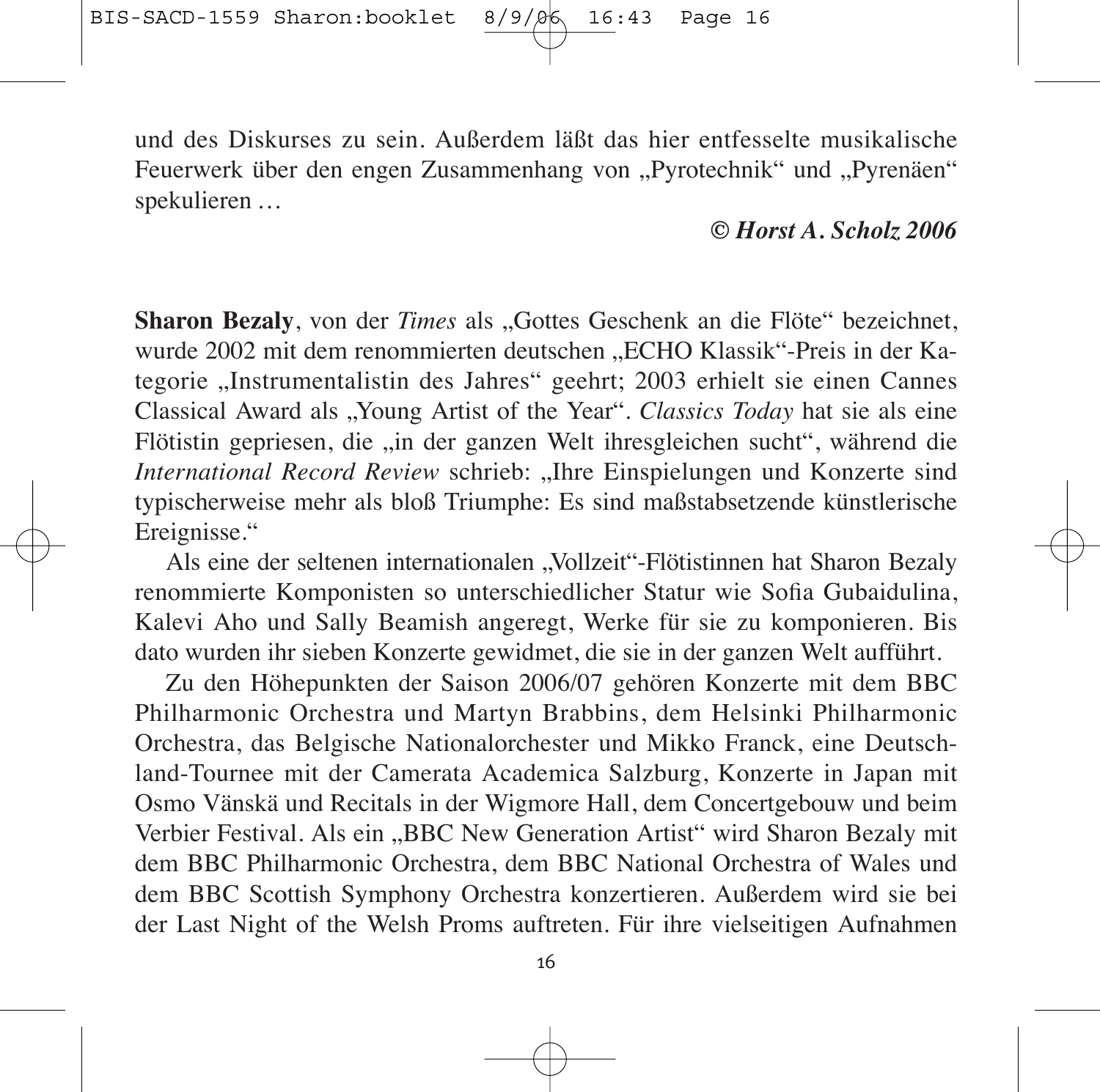bei BIS hat sie höchste Auszeichnungen erhalten, u.a. den Diapason d'or (*Dia pa son*), den Choc de la Musique (*Monde de la Musique*), Editor's Choice (*Gra mophone*), Chamber Choice of the Month (*BBC Music Magazine*) und den Stern des Monats (*FonoForum*).

Sharon Bezaly spielt eine eigens für sie vom japanischen Muramatsu-Team angefertigte 24karätige Goldflöte. Ihre vollendete, bei Aurèle Nicolet erlernte Beherrschung der Zirkularatmung befreit sie von den Beschränkungen, die dem Blasinstrument Flöte gemeiniglich anhaften, und versetzt sie in die Lage, neue Regionen der musikalischen Interpretation zu erreichen – nicht von ungefähr wurde sie von der *Frankfurter Allgemeinen Zeitung* mit David Oistrach und Vla dimir Horowitz verglichen.

Mit mehr als 130 Konzerten im Jahr gilt das **São Paulo Symphony Orchestra** (OSESP) als bedeutendstes Orchester Lateinamerikas. Seine vielseitige Pro grammpolitik, die Meisterwerke des internationalen Repertoires mit Uraufführungen und brasilianischen Kompositionen verbindet, macht das Orchester für viele international renommierte Solisten und Dirigenten attraktiv. Zu den jährlich über 60 Gastmusikern gehören Kurt Masur, Krzysztof Penderecki, Barbara Hendricks, Pascal Rogé, Roberto Cominati, Stephen Kovacevich, Nelson Freire, Pepe Romero, Miriam Fried und Renaud Capuçon. Die Konzerte in der Sala São Paulo, der 1.500 Besucher fassenden Heimstätte des Orchesters, sind, wie auch die Abonnementsreihen, regelmäßig ausverkauft. Unter der Leitung von John Neschling hat das Orchester Wandlungen durchlaufen, die es zu einem neuen Qualitätsmaßstab der brasilianischen Kunst, Kultur und Erziehung gemacht haben.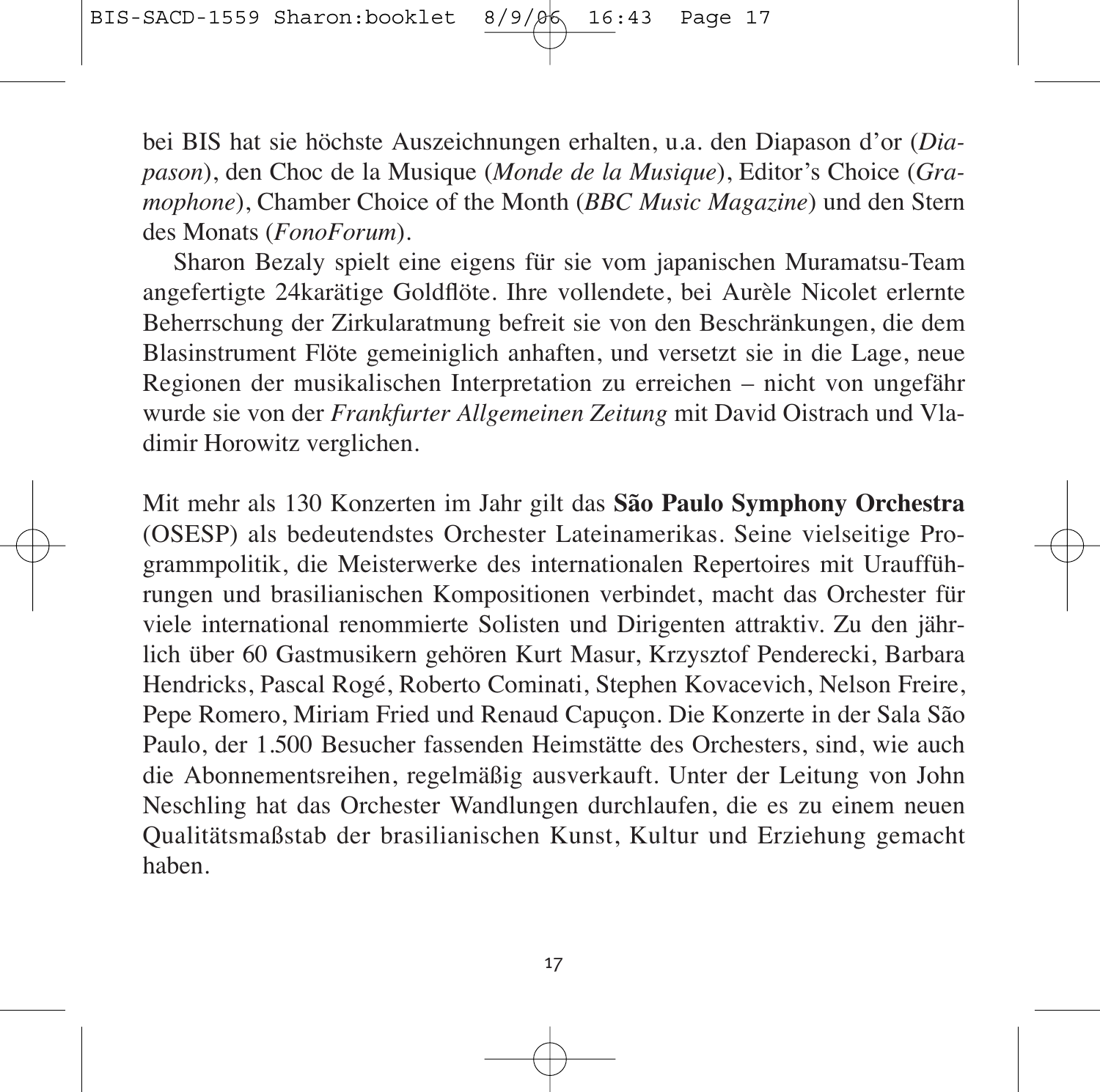**John Neschling** – ein Großneffe sowohl des Komponisten Arnold Schönberg wie des Dirigenten Arthur Bodanzky – wurde 1947 in Rio de Janeiro geboren. Er studierte Klavier und folgte seinen dirigentischen Neigungen bei Hans Swa rowsky in Wien und Leonard Bernstein in Tanglewood. Zu den internationalen Dirigierwettbewerben, die er gewonnen hat, gehören Florenz (1969), London Symphony Orchestra (1972) und La Scala (1976). 1973 wurde er zum Musikalischen Leiter der Stadttheater von São Paulo und Rio de Janeiro ernannt. In Europa hat er die Theaterorchester von São Carlos (Lissabon), Sankt Gallen (Schweiz), Massimo (Palermo) geleitet, daneben war er residenter Dirigent an der Wiener Staatsoper.

1996 hatte er sein USA-Debüt, als er *Il Guarany* von Carlos Gomes an der Washington Opera (mit Plácido Domingo in der Rolle des Peri) dirigierte. Als Chefdirigent des Osesp hat Neschling seit 1997 wesentlich zur Entwicklung des Orchesters beigetragen. Neben seiner Arbeit mit dem OSESP ist er ein inter national gefragter Dirigent.

Außerdem hat er Film- und Schauspielmusik komponiert, u.a. für Filme wie *Pixote*, *Der Kuß der Spinnenfrau*, *Lúcio Flávio – o Passageiro da Agonia*, *Gaijin* und *Os Condenados* sowie für die TV-Serie *Os Maias*. Ebenfalls aus seiner Feder stammt die Musik für Alain Fresnots Film *Desmundo* und die Soap Opera *Esperança*.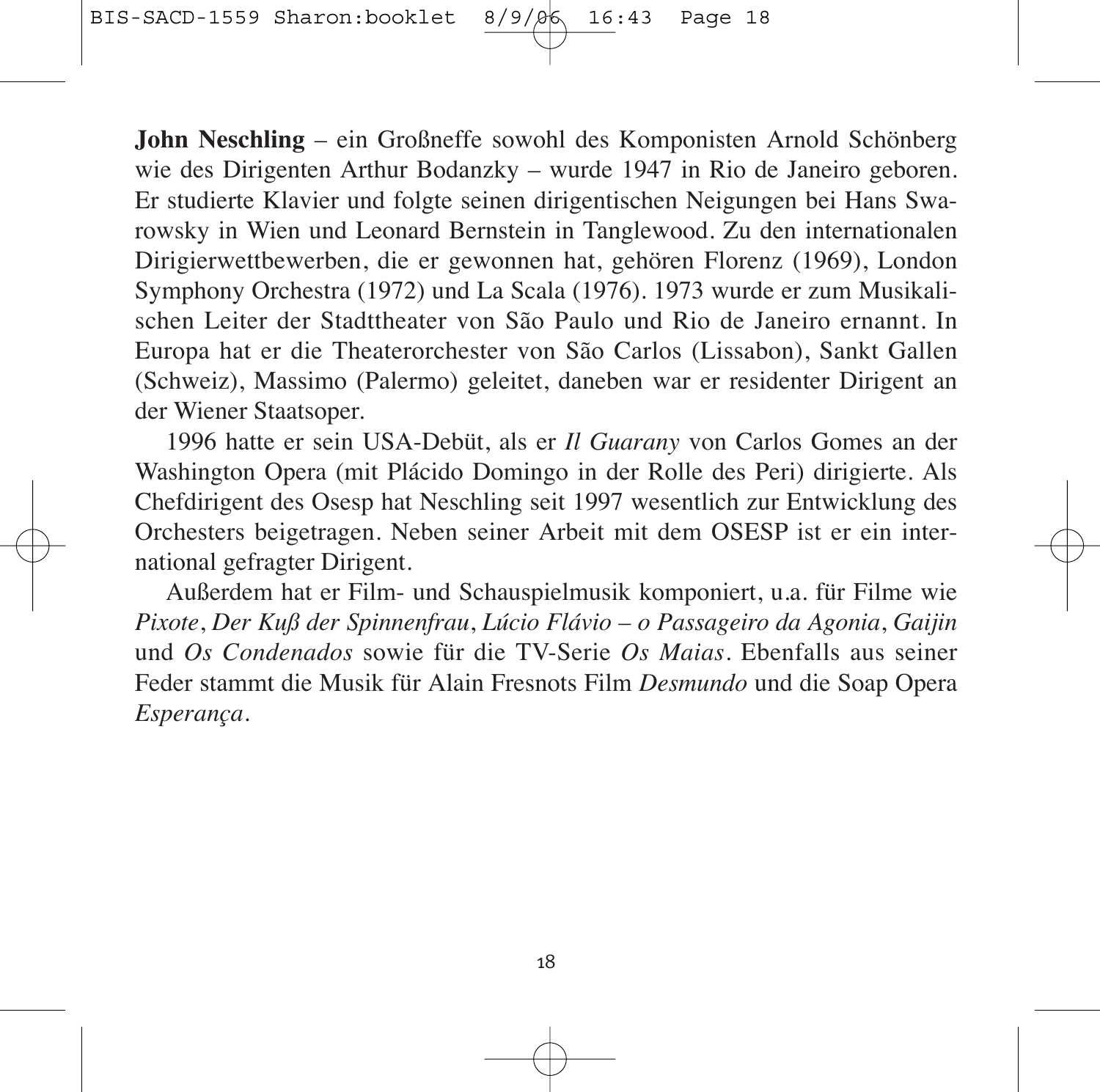### **Un pont sur les Pyrénées**

Le point culminant (Pico de Aneto), tout de même 3404 mètres d'altitude, des montagnes frontalières entre la France et l'Espagne, n'est évidemment pas de ceux que les passeurs ou les touristes présomptueux peuvent franchir à tout va. Cependant, l'Espagne – à la différence de l'Italie avec qui la France s'est livré à un combat esthétique acharné pour la première place dans le monde de la mu sique – reste à quelques exceptions près largement une *terra incognita* pour ses pays voisins, une tache plus ou moins aveugle sur la carte musicale d'Europe. La culture des gitans ainsi que les influences maures et arabes qui ont marquées le sud de l'Espagne pendant des siècles ont suscité une tradition propre qui a trouvé avec les Pyrénées ses frontières naturelles, du moins pendant longtemps. Ce n'est qu'au 19<sup>e</sup> siècle, alors que les romantiques découvrirent la fraîcheur du langage musical national, que l'on constata la richesse de la musique folklorique espagnole. L'attrait exotique du pays voisin au sud-ouest fut aussi important pour plusieurs compositeurs français que sa proximité. Prosper Mérimée, auteur de *Carmen*, une nouvelle publiée en 1845, disait que l'Afrique commençait audelà des Pyrénées, en apparence un paradoxe alors qu'en effet, on n'estimait pas la force d'attraction de la culture au moyen de distances à vol d'oiseau.

La fascination exercée par l'Espagne sur les autres pays fut telle que des railleurs prétendirent que la meilleure musique espagnole avait été écrite à l'extérieure des frontières de l'Espagne, principalement par des Français comme Em manuel Chabrier (*España*), Claude Debussy (*Iberia*), Maurice Ravel (*Haba nera*, *Boléro* ; mentionnons au passage que Ravel était né à Ciboure, au pied des Pyrénées) et, les pionniers, Édouard Lalo (*Symphonie espagnole*, 1874) ainsi que Georges Bizet (*Carmen*, 1875). Bien entendu, cette affirmation est hautement incorrecte et douteuse d'un point de vue historique. Il demeure que c'est avec Bizet, un Français, que la couleur ibérique locale – un rythme à la sensualité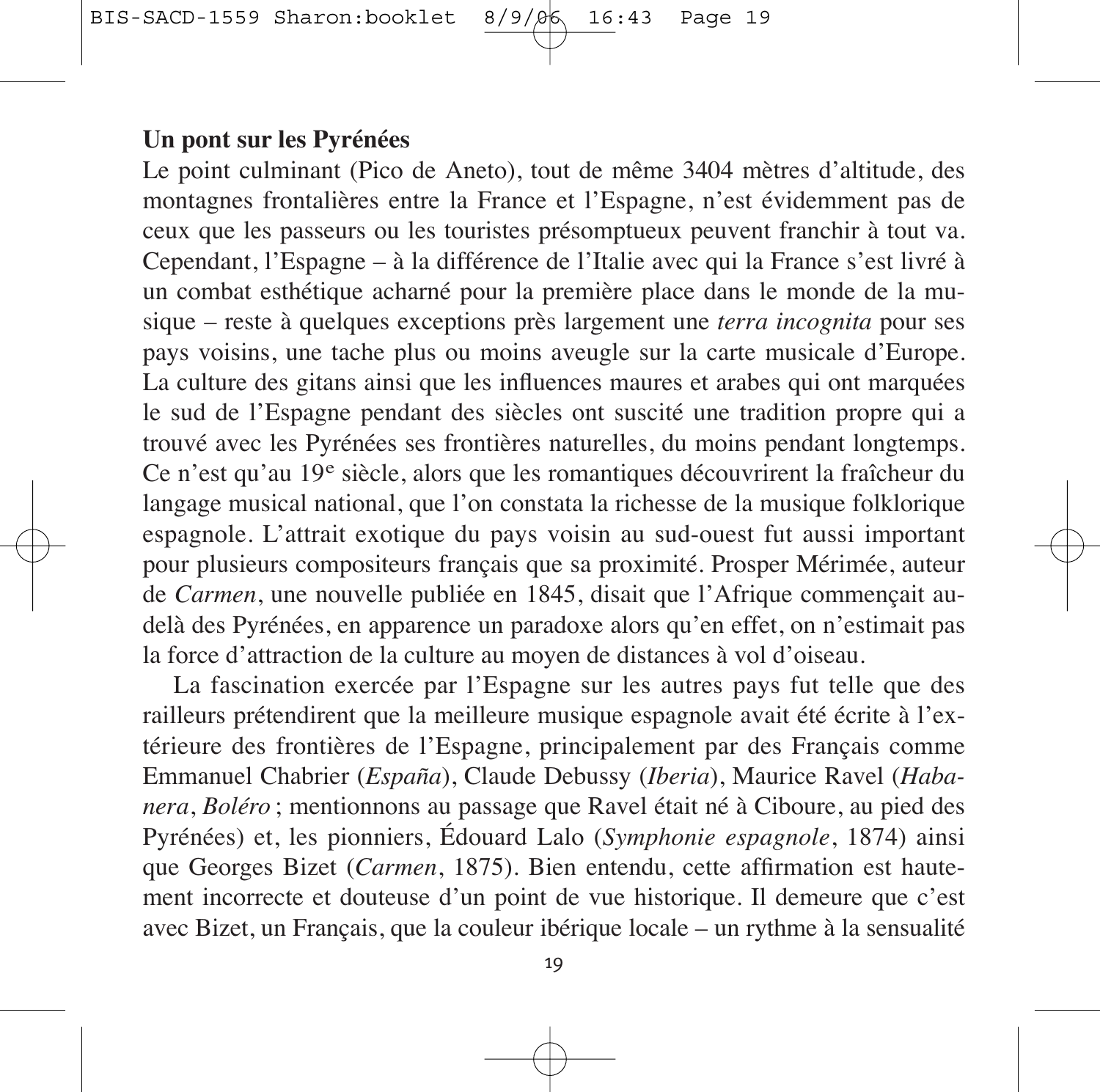marquée, des mélodies de type oriental faciles à retenir ainsi que le sujet inha bituel de la femme fatale « alla zingarese » –, devint mondialement connue. Son opéra, *Carmen*, d'après la nouvelle de Mérimée avec sa représentation crue, carré ment « vériste », de l'amour et de la passion fatale a façonné l'image espagnole d'innombrables mélomanes, jusqu'à Friedrich Nietzsche qui tomba en extase et qui tenta, avec l'aide de cette œuvre, de se libérer de l'influence de Wagner.

Bizet ne vécut pas l'immense succès que remporta son opéra. La création de l'œuvre qui présentait un sujet peut-être trop osé pour les Parisiens eut lieu le 3 mars 1875. Elle fut accueillie dans l'indifférence et le compositeur mourut peu après à l'âge de trente-six ans. La prophétie de Tchaïkovski à l'effet que *Carmen* serait dans quelques années l'opéra le plus populaire du monde se réalisa et éclipsa le destin de Bizet. L'énorme popularité de cet opéra mena à un grand nombre d'arrangements qui permirent à cette musique hautement mélodique et rythmique de se gagner une place à la salle de concerts. Parmi ces adaptations, on retrouve la *Fantaisie brillante sur des airs de Carmen* de **François Borne** composée en 1900 et dont la renommée est inversement proportionnelle à celle de sa source d'inspiration. On ne connaît pour ainsi dire rien de ce compositeur, à part ses dates de naissance et de mort, 1840-1920, et quelques pièces pour piano. La *Fantaisie brillante* (interprétée ici dans sa version pour flûte et orches tre réalisée par Giancarlo Chiaramello) est une pièce de bravoure dans laquelle l'instrument soliste, aux côtés des sommets populaires de l'opéra, se met en pleine lumière, comme par exemple dans la série de variations sur la célèbre *Habanera* (« L'amour est un oiseau rebelle »).

Le « pont sur les Pyrénées » qui joua un rôle important pour la musique d'Espagne et de France était cependant, d'un point de vue biographique, une avenue à sens unique. Alors que des compositeurs français rendaient hommage, mais de loin, à leur idéal transpyrénéen (Bizet, par exemple, ne mit jamais les pieds en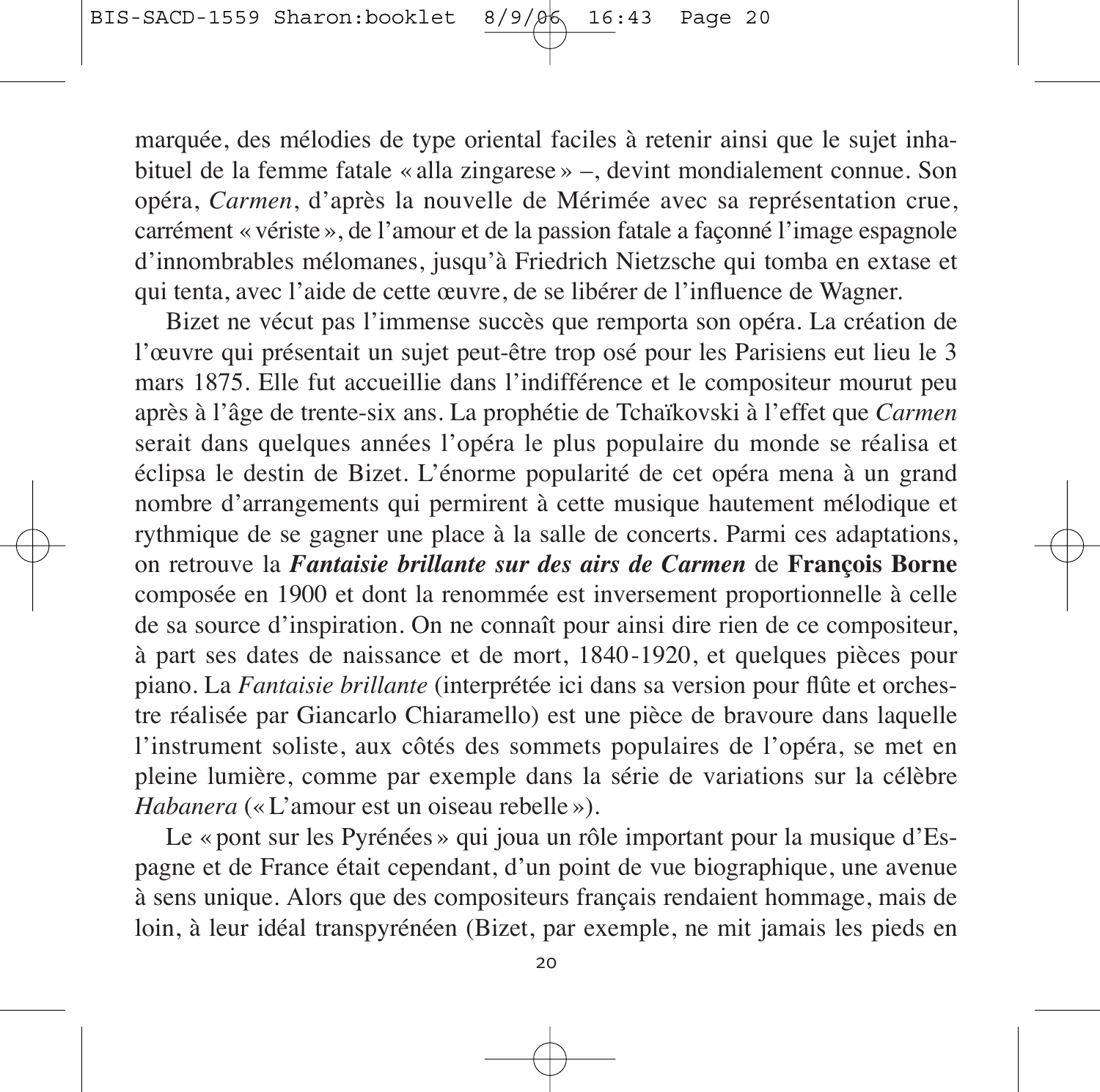Espagne), le séjour à Paris a constitué une étape obligée de la formation musi cale des compositeurs espagnols, du moins à partir de l'extraordinaire Juan Crisóstomo de Arriaga (1806-1826). Surtout au début du 20<sup>e</sup> siècle alors que des compositeurs comme Isaac Albéniz, Manuel de Falla et Joaquín Turina ont été attiré par la Mecque de la modernité musicale où l'impressionnisme et le néoclassicisme donnaient le ton. C'est également le cas de **Joaquín Rodrigo** (né à Sagundo en 1901, mort à Madrid en 1999 et aveugle à partir de l'âge de trois ans) qui séjourna durant les années 1920 et 1930 dans la capitale française. Il y fourbit ses outils qui lui permirent de faire fructifier ses origines espagnoles qui allaient susciter l'admiration du monde entier. Le style romantique-national de Rodrigo mit en valeur la musique folklorique espagnole à l'intérieur de la sphère de la soi-disant « musique artistique » ainsi qu'en témoigne le célèbre *Concierto de Aranjuez* pour guitare et orchestre (1939).

Cependant, il n'y a pas que la guitare, l'instrument espagnol par excellence, qui réclama son dû, mais également la flûte : le flûtiste irlandais James Galway avait déjà inspiré un arrangement pour flûte et orchestre du concerto pour gui tare, *Fantasía para un gentilhombre* (1954). Notons que l'Irlande joua, toujours en relation avec l'exotisme espagnol, un rôle notable : la danseuse Lola Montès, que l'on disait d'origine espagnole et qui fit perdre la tête au Roi de Bavière, Louis 1er, était en fait originaire d'Irlande. En 1978, Rodrigo composa pour James Galway le *Concierto pastoral* pour flûte et orchestre dans lequel il explore les possi bilités de jeu et d'expression de la flûte.

Le premier mouvement, *Allegro*, commence par des motifs rapides à la flûte sur des *pizzicati* vifs et présente une poussée résolue vers l'avant, d'abord pré sentée par le hautbois, puis par les bois qu'arrête un thème secondaire (une suite de courts motifs). L'entrée du cor et de la trompette est joyeusement ornée par la flûte et débouche finalement à la reprise de la partie principale. L'*Adagio*, dans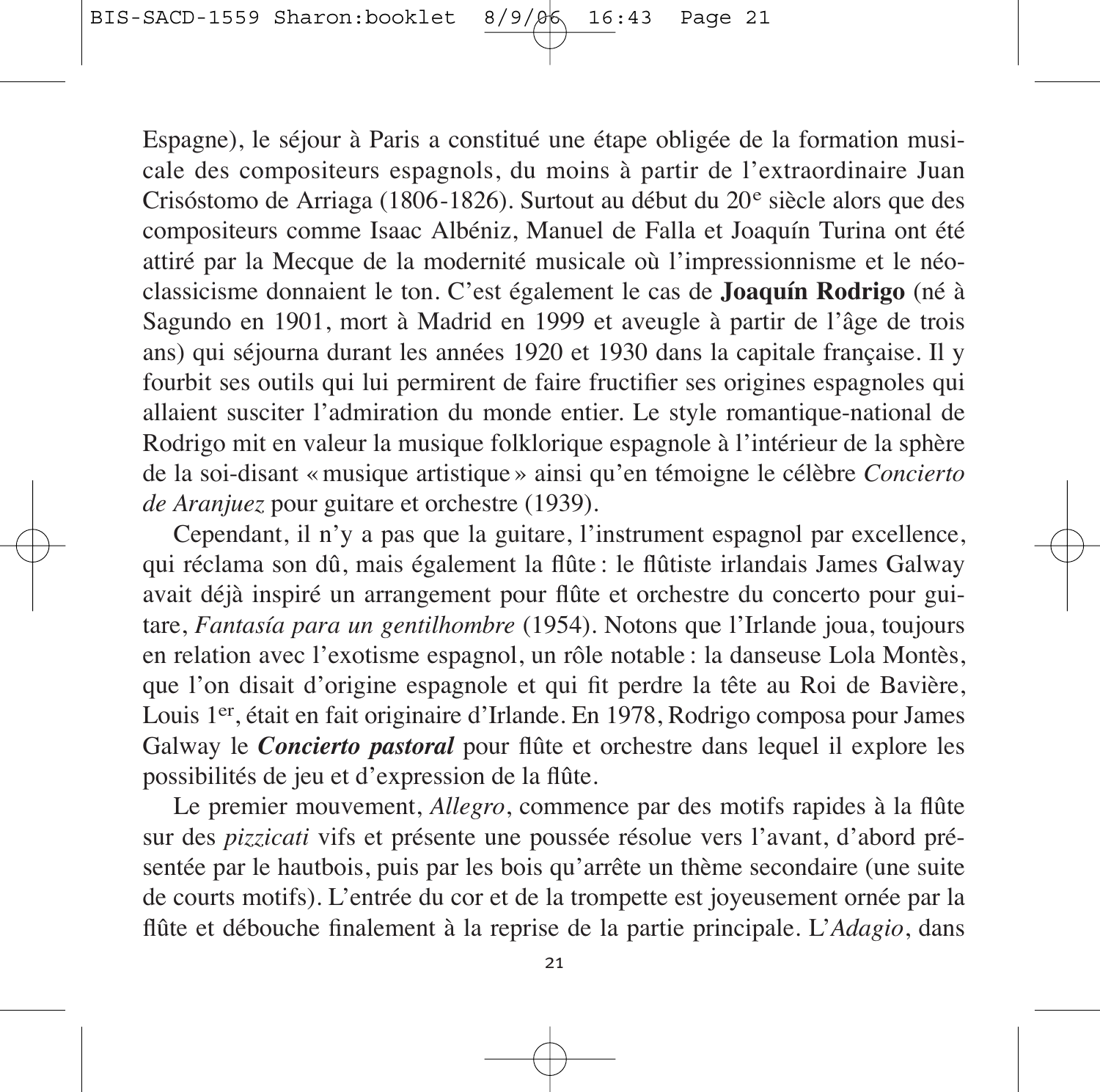ses premières mesures, se déploie comme l'*Adagio* du *Concierto de Aranjuez*: un fond sonore en mineur à l'atmosphère hors de ce monde. Dans un dialogue avec le cor anglais, la flûte présente un motif ascendant dans lequel des échos om brageux se font entendre, enchanteurs. Une brise légère parvient à donner un peu de mouvement alors que la flûte vagabonde avec des mélismes étendus au parfum oriental avant d'être soudainement interrompu par une sorte de danse pay sanne. On entend aussitôt des chants d'oiseaux puis un nouveau thème à la mélodie descendante traverse les bois et est dilaté par une cadence virtuose à la flûte. Dans la reprise du thème principal, on entend des réminiscences de danse alors que le mouvement se termine, comme dans un rêve, avec les mêmes sono rités de flûte qui l'avaient amorcé. Un motif tiré de la cadence solo ouvre le rondo final en 6/8 dont le rythme pointé *staccato* animé passe à un remarquable épisode lyrique dans lequel les bois ont encore une fois un rôle important. C'est néanmoins la représentante la plus aiguë de cette famille d'instruments, la flûte, qui marque de son empreinte ce mouvement avec son impressionnante diversité de moyens les plus ingénieux.

**Jacques Ibert**, né en 1890 et mort en 1962 à Paris, avait une affinité particulière avec l'univers sonore de l'Espagne. Il est l'un des « constructeurs de ponts » entre la France et l'Espagne les plus importants. Alors que George Wilhelm Pabst cherchait une musique pour son film *Don Quichotte* (1932) avec Feodor Chaliapine dans le rôle-titre, c'est Ibert plutôt que Ravel qui obtint la commande. Des influences espagnoles se font entendre dans la brillante partie conclusive de sa suite pour orchestre, *Escales*, composée en 1922 qui rend hommage à Valence (sise non loin du lieu de naissance de Rodrigo) et dans *Bajo la mesa* composée la même année et qui fait partie de ses *Histoires* pour piano.

En 1934, il compose pour le flûtiste Marcel Moyse l'une de ses œuvres les plus populaires : le *Concerto pour flûte et orchestre*, aussi joli que virtuose, qui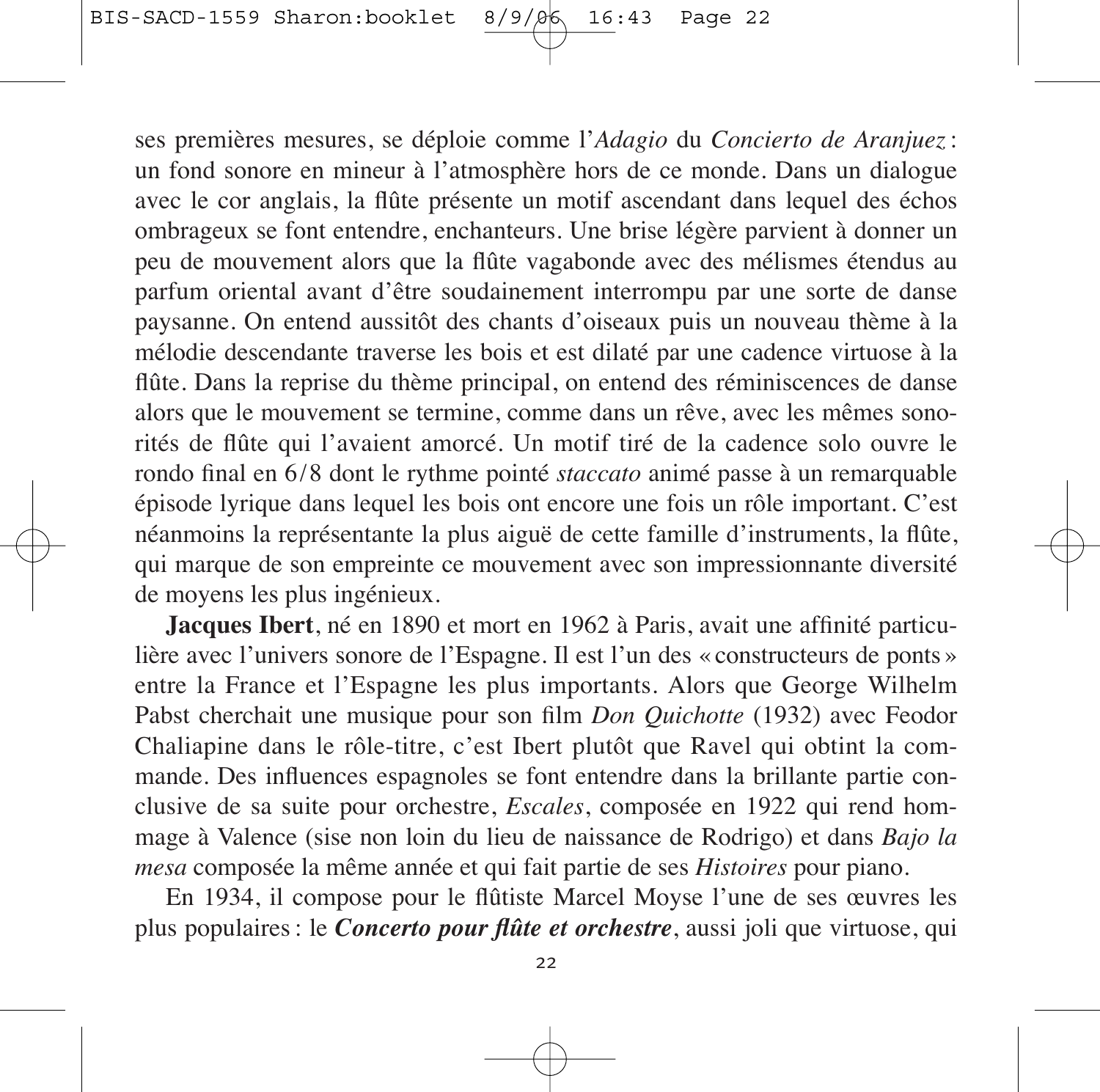unit un langage harmonique du romantisme tardif à la clarté la plus totale. Après la courte introduction orchestrale que l'*Allegro* pousse de côté dès les premières mesures, suit l'entrée de l'instrument soliste avec le thème principal tourbillonnant et affairé. Un thème secondaire, introverti, jouera plus tard un rôle important dans le déroulement de l'œuvre même s'il est bientôt rattrapé par l'agitation motorique du début du mouvement. Un court dialogue, offrant l'allure d'une musique de chambre avec le basson et les cordes s'oppose à la sonorité pleine et riche de couleurs de l'orchestre souverainement traité de main de maître. L'*An dante* en trois parties est une noble rêverie pour flûte sur les cordes en sourdine qui s'animent à l'arrivée des autres bois. Le thème principal de ce mouvement est étroitement apparenté au thème secondaire du premier mouvement. Des ara besques à la flûte recouvrent le thème principal confié dans la reprise au premier violon jusqu'à ce qu'il soit repris, murmurant, dans une sonorité légère. Le finale (*Allegro scherzando*) s'ouvre dans une atmosphère ibérique avec trois coups violents et syncopés dans la nuance *fortissimo*. La flûte apparaît comme un der viche aussi virtuose qu'expressif dans une abondance d'infatigables triolets pé tillants. Encore une fois, Ibert rattache de manière cyclique le thème lyrique des mouvements précédents : le thème secondaire ardent est une inversion libre du thème *Andante* apparenté à celui du premier mouvement. La reprise du thème prin cipal débouche dans une cadence solo impressionnante de virtuosité que concluent les accords du début du mouvement, un exemple probant de la conception de la musique pour Ibert qui est, avant tout, un art de l'expression et du discours. De plus, le feu d'artifice musical déchaîné fait spéculer sur la relation étroite entre les mots « pyrotechnie » et « Pyrénées ».

*© Horst A. Scholz 2006*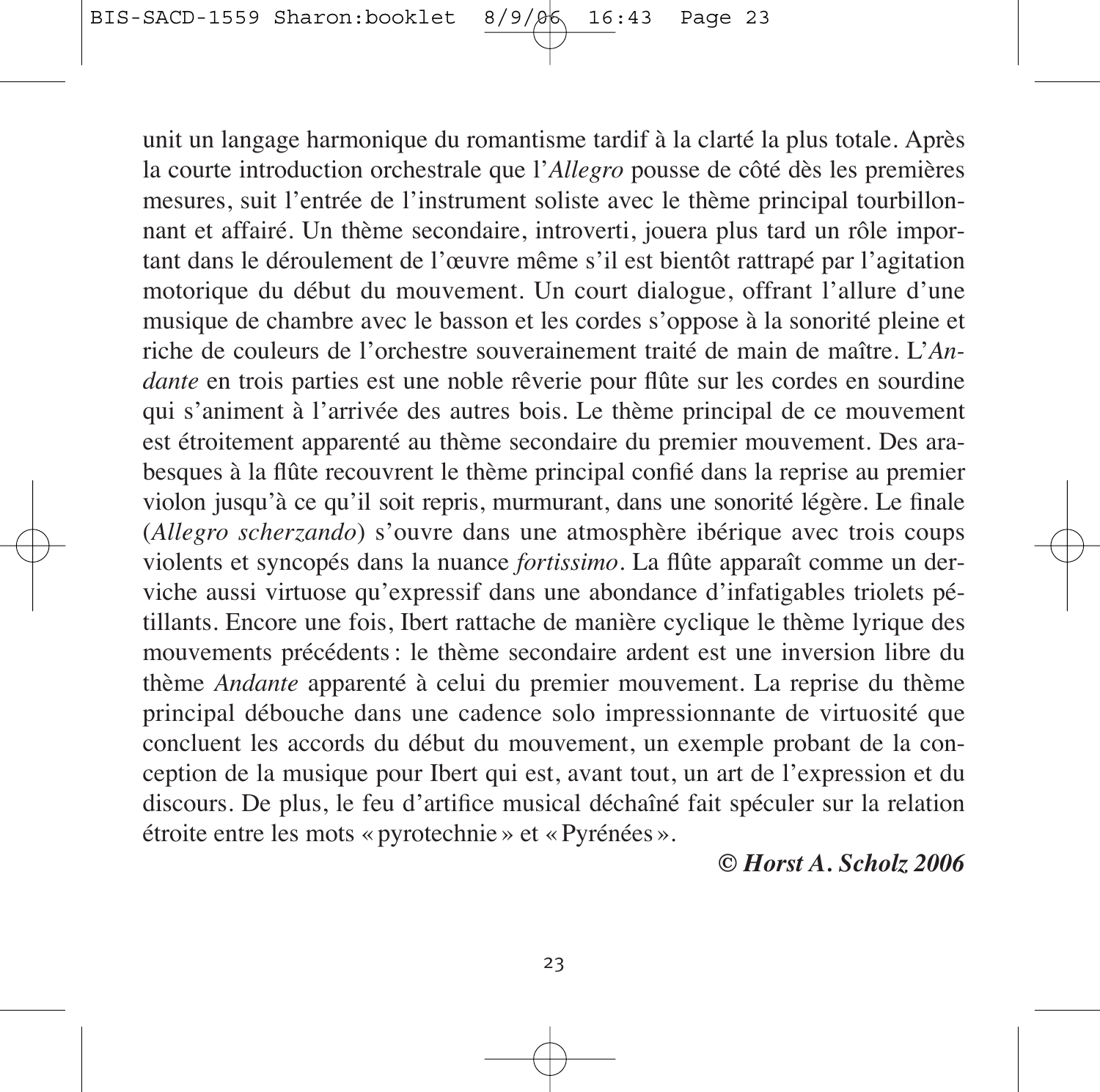Décrite par *The Times* en ces mots : « un don de dieu à la flûte », **Sharon Bezaly** a été choisie « Instrumentiste de l'année » par le prestigieux Prix *Klassik Echo* en Allemagne en 2002 et « Jeune artiste de l'Année » par le Cannes Classical Award en 2003. *Classics Today* l'a acclamée comme « une flûtiste pratiquement sans égal dans le monde aujourd'hui » et *International Record Review* écrivit : « Ses enregistrements et ses concerts sont habituellement davantage que des simples triomphes, ce sont des événements artistiques déterminants ».

L'une des rares flûtistes solistes « à plein temps » de réputation internationale, Sharon Bezaly a inspiré des compositeurs aussi différents que Sofia Gubaidu lina, Kalevi Aho et Sally Beamish à écrire des œuvres à son intention. En 2006, elle comptait sept concertos qui lui sont dédiés qu'elle interprète un peu partout à travers le monde.

Les moments forts de la saison 2006-7 comprennent des concerts avec l'Orchestre philharmonique de la BBC et Martyn Brabbins, avec l'Orchestre philharmonique d'Helsinki et l'Orchestre national belge et Mikko Franck, une tournée à travers l'Allemagne avec le Camerata Academica de Salzbourg, des concerts au Japon avec Osmo Vänskä et des récitals au Wigmore Hall, au Concertgebouw et au Festival Verbier. En tant que New Generation Artist de la BBC, Sharon Bezaly se produira avec l'Orchestre philharmonique de la BBC, l'Orchestre national de la BBC des Pays de Galles et l'Orchestre symphonique écossais de la BBC. Elle doit également se produire à l'occasion de la dernière soirée des Proms en pays de Galles.

Les enregistrements couvrant un vaste répertoire de Sharon Bezaly chez BIS lui ont valu les éloges de la critique, notamment le Diapason d'or (*Diapason*), Choc de la musique (*Le Monde de la musique*), Editor's Choice (*Gramophone*), Chamber Choice of the Month (*BBC Music Magazine*) et Stern des Monats (*FonoForum*). Elle joue sur une flûte en or 24-carats spécialement construite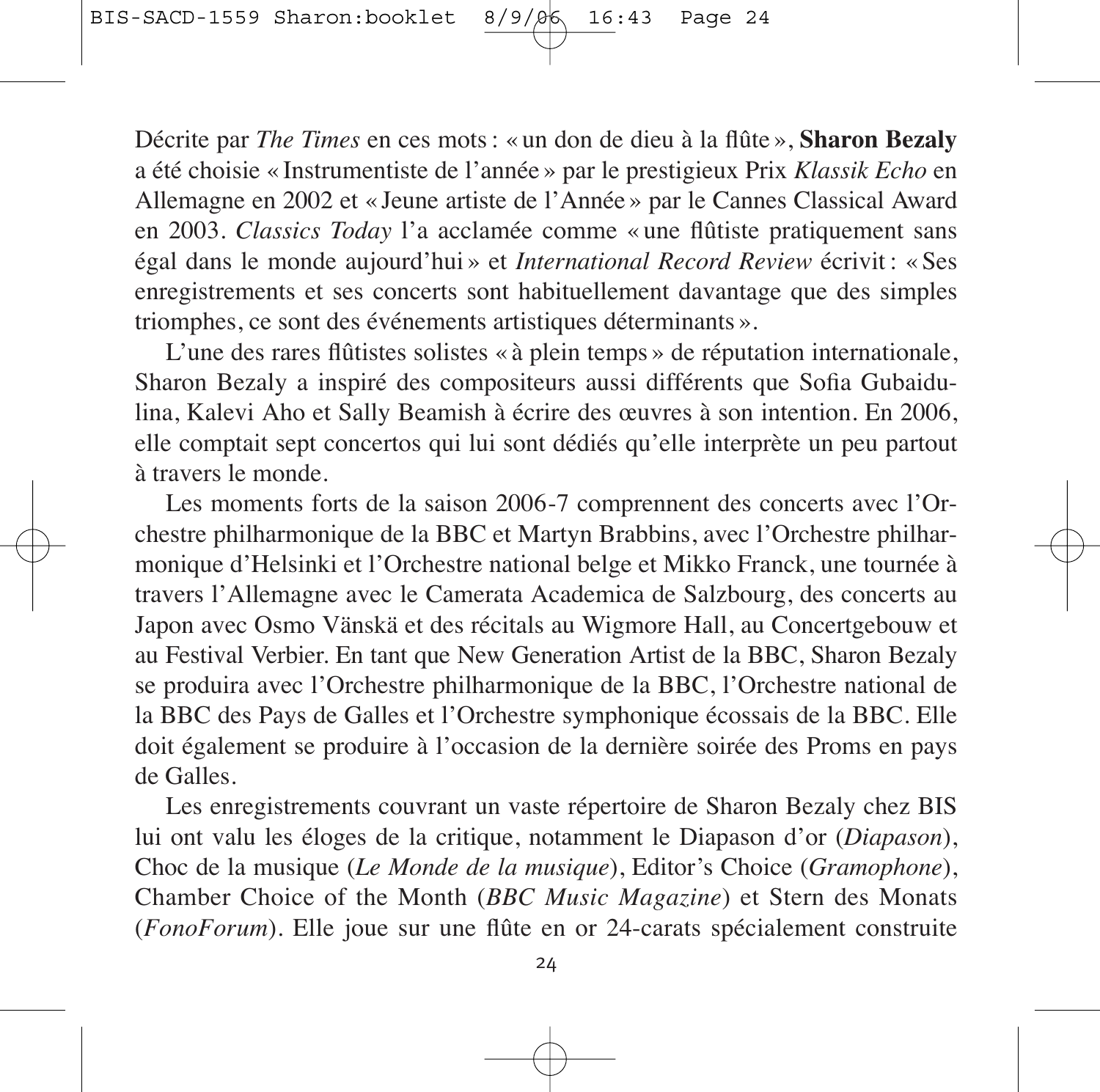pour elle par l'équipe de Muramatsu au Japon. Son parfait contrôle de la respiration circulaire (qui lui a été enseignée par Aurèle Nicolet) lui permet de se libérer des limites de la flûte et d'atteindre de nouveaux sommets de l'inter prétation musicale que le *Frankfurter Allgemeine Zeitung* a comparé à ceux de David Oistrakh et de Vladimir Horowitz.

Avec ses programmes saisonniers de plus de 130 concerts chaque année, l'**Or chestre symphonique de São Paulo** (OSESP) est maintenant considéré comme le plus important de l'Amérique Latine. Avec son choix éclectique alliant des grandes œuvres du répertoire international à des créations mondiales et des compositions brésiliennes, l'orchestre attire au Brésil quelques-uns des solistes et chefs les plus réputés du monde. La soixantaine de musiciens invités chaque année comprend les noms de Kurt Masur, Krzysztof Penderecki, Barbara Hendricks, Pascal Rogé, Roberto Cominati, Stephen Kovacevich, Nelson Freire, Pepe Romero, Miriam Fried et Renaud Capuçon. Les concerts donnés dans la Sala São Paulo de 1500 sièges, la résidence de l'orchestre, sont habituellement pré sentés à guichets fermés et de même pour la série d'abonnements. Depuis 1997, sous la direction de John Neschling, l'orchestre s'est transformé en un nouveau critère de qualité et d'excellence en art, culture et éducation au Brésil.

Petit-neveu du compositeur Arnold Schoenberg et du chef d'orchestre Arthur Bo danzky, **John Neschling** est né à Rio de Janeiro en 1947. Il a étudié le piano et suivi son penchant pour la direction avec Hans Swarowsky à Vienne et Leo nard Bernstein à Tanglewood. Entre autres concours internationaux qu'il a remportés, mentionnons ceux de Florence (1969), de l'Orchestre symphonique de Londres (1972) et de La Scala (1976). En 1973, il devint directeur musical des théâres municipaux de São Paulo et de Rio de Janeiro au Brésil. En Europe,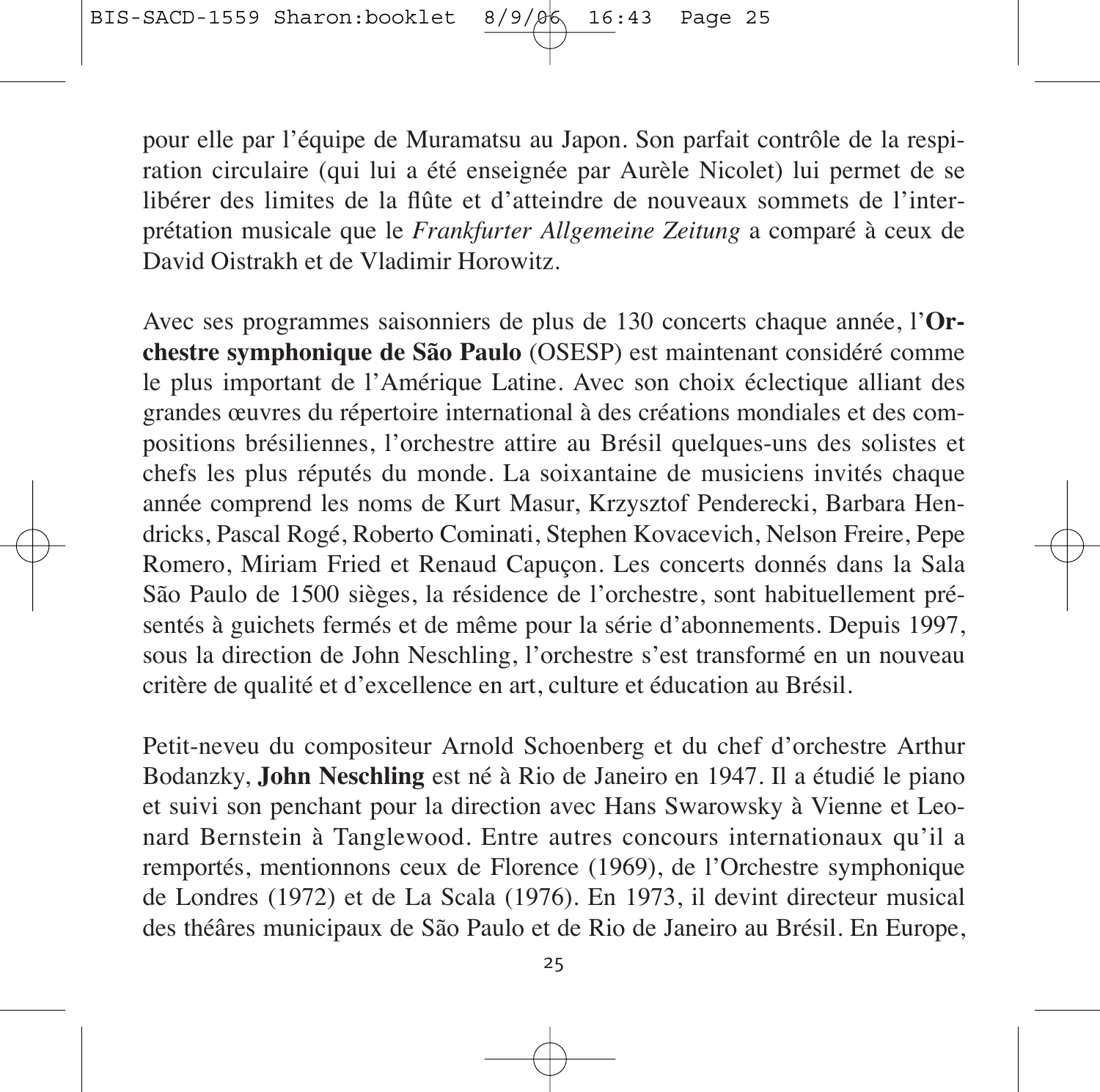il a dirigé aux théâtres de São Carlos (Lisbonne), Sankt Gallen (Suisse), Massimo (Palerme) et Opéra de Bordeaux en plus d'être chef résident au Staatsoper de Vienne. Il fit ses débuts aux Etats-Unis en 1996, dirigeant *Il Guarany* de Carlos Gomes à l'Opéra de Washington avec Plácido Domingo dans le rôle de Peri. En tant que chef principal de l'OSESP depuis 1997, Neschling a amplement contribué au développement de l'orchestre. En plus de ses engagements avec l'OSESP, il est très demandé à l'étranger.

Il a aussi composé pour le cinéma et le théâtre, dont la musique des films *Pixote*, *The Kiss of the Spider Woman*, *Lúcio Flávio – o Passageiro da Agonia*, *Gaijin* et *Os Condenados*, ainsi que pour la mini-série télévisée *Os Maias*. Il a également écrit la musique du film *Desmundo* d'Alain Fresnot et la musique du feuilleton *Esperança*.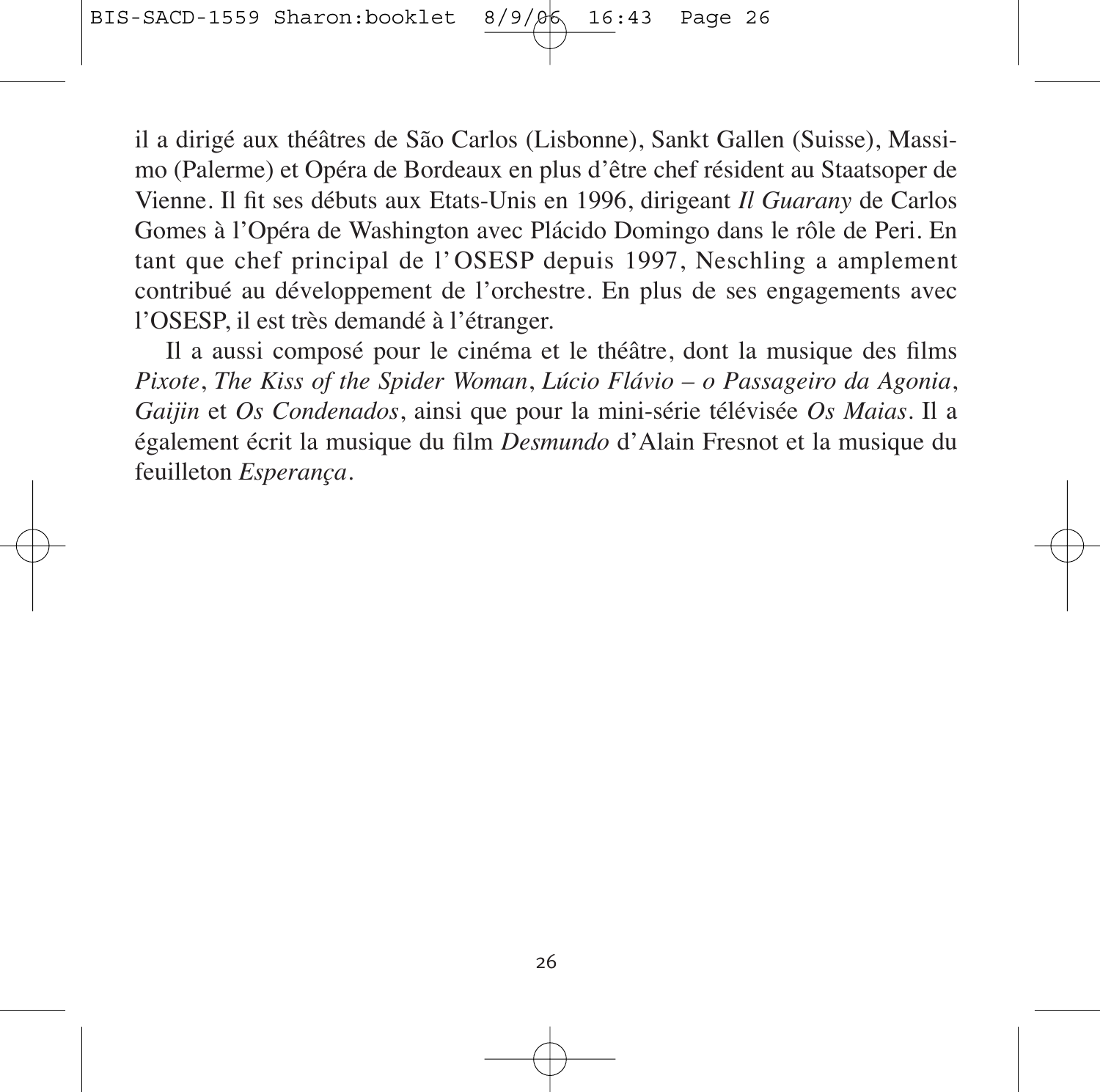**INSTRUMENTARIUM** Flute: Muramatsu 24k All Gold Model, No. 60600

The music on this Hybrid SACD can be played back in stereo (CD and SACD) as well as in 5.0 surround sound (SACD).

Our surround sound recordings aim to reproduce the natural sound in a concert venue as faith fully as possible, using the newest technology. In order to do so, all five channels are recorded using the full frequency range, with no separate bass channel added: a so-called 5.0 configuration. If your sub-woofer is switched on, however, most systems will also automatically feed the bass signal coming from the other channels into it. In the case of systems with limited bass reproduction, this may be of benefit to your listening experience.

RECORDING DATA Recorded in July 2005 at the Sala São Paulo, São Paulo, Brazil Recording producer: Thore Brinkmann Sound engineer: Uli Schneider (recording), Thore Brinkmann (mixing) Digital editing: Nora Brandenburg, Christian Starke Neumann microphones; Stagetec Truematch microphone pre-amplifier and high resolution A/D converter; MADI optical cabling; Yamaha 02R96 digital mixer; Sequoia Workstation; Pyramix DSD Workstation (SACD); B&W Nautilus 802 loudspeakers; STAX headphones; Executive producer: Robert von Bahr

BOOKLET AND GRAPHIC DESIGN

Cover text: © Horst A. Scholz 2006 Translations: Andrew Barnett (English); Jean-Pascal Vachon (French) Cover photographs of Sharon Bezaly: © Mark Harrison Photograph of John Neschling: © João Musa Typesetting, lay-out: Andrew Barnett, Compact Design Ltd., Saltdean, Brighton, England

BIS recordings can be ordered from our distributors worldwide. If we have no representation in your country, please contact: BIS Records AB, Stationsvägen 20, SE-184 50 Åkersberga, Sweden Tel.: 08 (Int.+46 8) 54 41 02 30 Fax: 08 (Int.+46 8) 54 41 02 40  $info@hisce$  www.bis.se

BIS-SACD-1559 © & **9** 2006, BIS Records AB, Åkersberga.